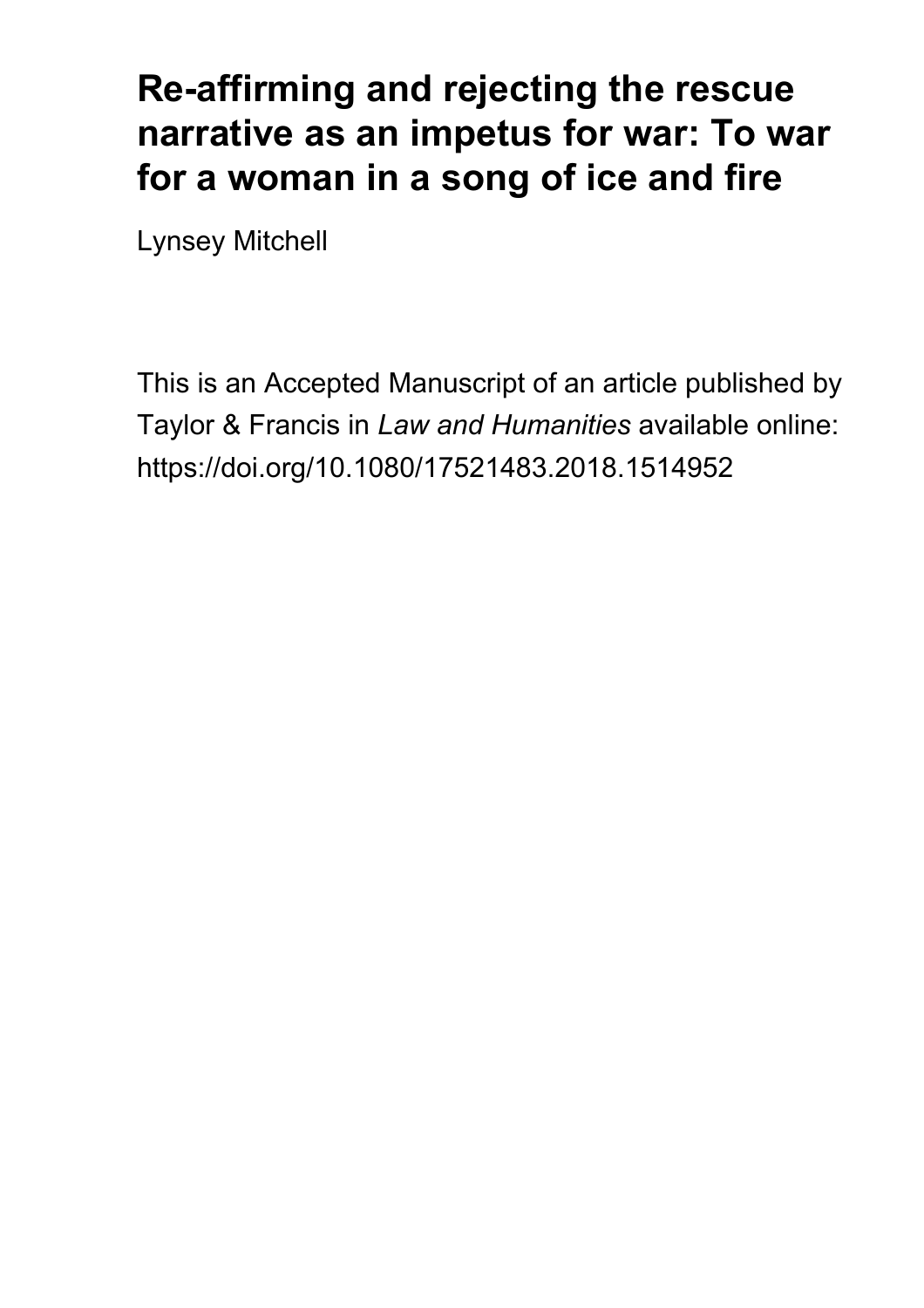**Re-affirming and rejecting the rescue narrative as an impetus for war: To war for a woman in a song of ice and fire**

Lynsey Mitchell\* [Lynsey.mitchell@leedsbeckett.ac.uk](mailto:Lynsey.mitchell@leedsbeckett.ac.uk)

## **Abstract**

From Paris' capture of Helen in Homer's Iliad, and the resulting ten-year war in retaliation, Western literature has a long tradition of narrativising the turn to war as a dispute in service of a woman. Yet in contemporary Western legal accounts it is assumed that legal arch-positivism now governs the decision to go to war, and so any such action can be considered rational and just. However, contemporary turns to war are increasingly invoking just war theory that is wrapped in a similar patriarchal gender narrative. George RR Martin's 'A Song of Ice and Fire<sup>'1</sup> evokes the European tradition of war in the middle ages, but also explores modern aspects of liberalism, statehood, and international relations. This paper explores how the turn to war is narrativised and understood by various characters in the novels. It does so in order to demonstrate how calls to war rooted in chivalry and protectionism can gain more currency than those rooted in legalist language, but outlines how this then perpetuates and cements a regressive view of women as passive and helpless. This article ultimately calls for an alternative account of law's understanding of war which does not invoke the rescuer paradigm, and so offers potential reimagining of contemporary justifications for war.

**Keywords**: *Game of Thrones*, *Gender; Conflict; Just War; Narratives; Rape, Saving Women*

# **Introduction**

George RR Martin's epic fantasy series 'A Song of Ice and Fire' (ASOIAF) has become a literary sensation. The first book, 'A Game of Thrones' (AGOT) was published with little fanfare in 1997, quickly gaining critical acclaim and cult following among fantasy readers. Martin, who admits to being heavily influenced by Tolkien, initially planned that ASOIAF

<sup>\*</sup> The author wishes to thank Professor Julia Shaw for the helpful advice on an early version of this paper, as well as Dr Alan Brown and Dr Jess Guth.

 $1$  A Song of Ice and Fire is the title of the series of books beginning with 'A Game of Thrones'. HBO adapted the books into the television series 'Game of Thrones'. This article primarily focuses in the material in the novels, but also refers to scenes in the television series. It therefore uses both the title of the books series and the television series interchangeably.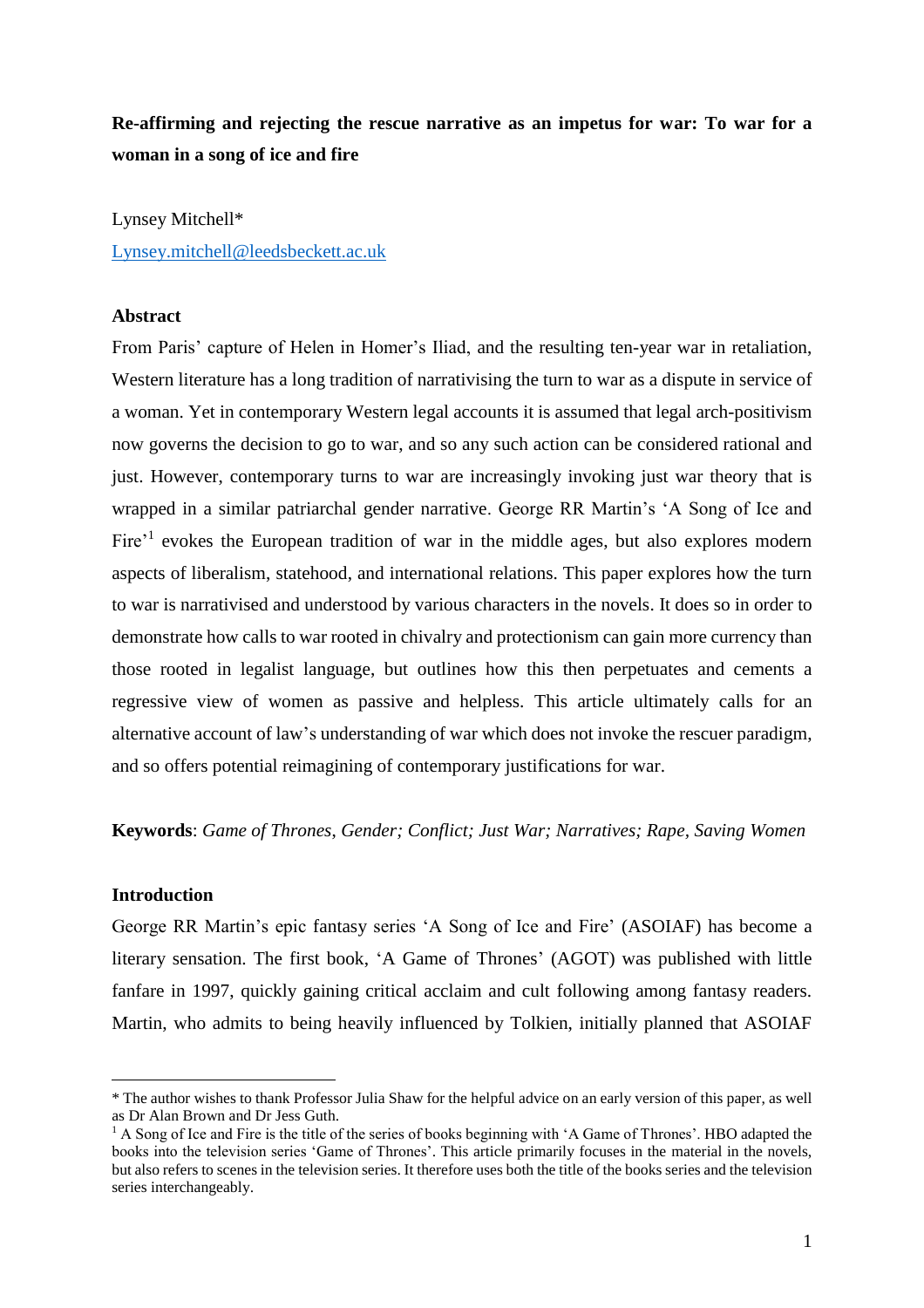would consist of a trilogy of novels, but has already penned five of an expected seven. The books gained further popularity after the series was adapted into the award-winning HBO television series, 'Game of Thrones'. The novels are celebrated for subverting common fantasy tropes and introducing the genre to mainstream audiences.<sup>2</sup> What begins in AGOT as a simple historical fantasy morphs into a complex story portraying the deceits and ambitions of the powerful families, and the reader soon realises that many of the narrators are unreliable. The unparalleled detail, and complex plot modelled on actual historical events, such as the War of the Roses, alongside common fantasy themes, have offered a rich tapestry for fans, literary theorists, and wider academic enquiry.<sup>3</sup>

There is an abundance of academic interest in ASOIAF asserting that; 'Martin's fantasy *speaks to us* because it is a poignant social commentary grounded in sexual/sexist, economic, cultural and political conditions.<sup>4</sup> As a fantasy novel about war, power, and the machination of feudal politics, it offers a fertile ground for uncovering the conscious and unconscious motivations behind the so called rational impetus for war. As Genz notes: 'The series is laden with sociopolitical themes, including issues of power and gender politics, and it works within a value system based on contemporary Western cultural, political, aesthetic, and economic factors.'<sup>5</sup>

Thus, it will be argued that ASOIAF offers a gritty and realistic depiction of war in a pseudomedieval society and also importantly, does not shy away from accurately depicting the suffering caused. This article takes as a starting point, that there are parallels between reality

<sup>&</sup>lt;sup>2</sup> See Ned Vizzini, 'Beyond the Ghetto: How George R.R. Martin Fights the Genre Wars' in James Lowder (ed) *Beyond the Wall: Exploring George R.R Martin's A Song of Ice and* Fire (Benbella Books 2012). Kustritz writes that 'Game of Thrones utilises several specific strategies to distance itself from fantasy's "unrealistic" and feminised fairy tale roots'. Anne Kustritz, '"They all Lived Happily Ever After. Obviously": Realism and Utopia in Game of Thrones-Based Alternate Universe Fairy Tale Fan Fiction' 2016 5 Humanities 43, at 47.

<sup>&</sup>lt;sup>3</sup> The TV series has spawned a variety of articles that claim it offers lessons in how to navigate actual political issues, as well as a variety of academic interest. See Stefan Morrone, 'How Game of Thrones teaches us about the Syrian refugee crisis' Institute for Ethics and Emerging Technologies, 3 December 2015; Matthew Taunton, 'Why Game of Thrones is More than Fantasy' New Humanist, 3 June 2015; William Clapton and Laura J. Shepherd, 'Lessons from Westeros: Gender and Power in Game of Thrones' 2017 Politics 37 (1) 5; RC Carpenter, 'Game of Thrones as Theory: It's not as Realist as it Seems- and that's good' Foreign Affairs 29 March 2012; Debra Ferreday, 'Game of Thrones, Rape Culture and Feminist Fandom' 30 (83) Australian Feminist Studies 21; Valerie Estelle Frankel, *Women in Game of Thrones: Power, Conformity and Resistance* (2014 McFarland and Co); Katie Ellis, 'Cripples, Bastards and Broken Things: Disability in Game of Thrones' (2014) 17 (5) MC Journal; Mat Hardy, 'Game of Tropes: The Orientalist Tradition in the Works of G.R.R. Martin' (2015) 8 (1) International Journal of Arts and Sciences 409.

<sup>4</sup> Stephanie Genz, '"I'm not going to Fight Them, I'm Going to Fuck Them": Sexist Liberalism and Gender in A Game of Thrones' in Anne Gjelsvik and Rikke Schubart (eds) *Women of Ice and Fire, Gender, Game of Thrones and Multiple Media Engagements* (Bloomsbury 2016) at 243. 5 ibid.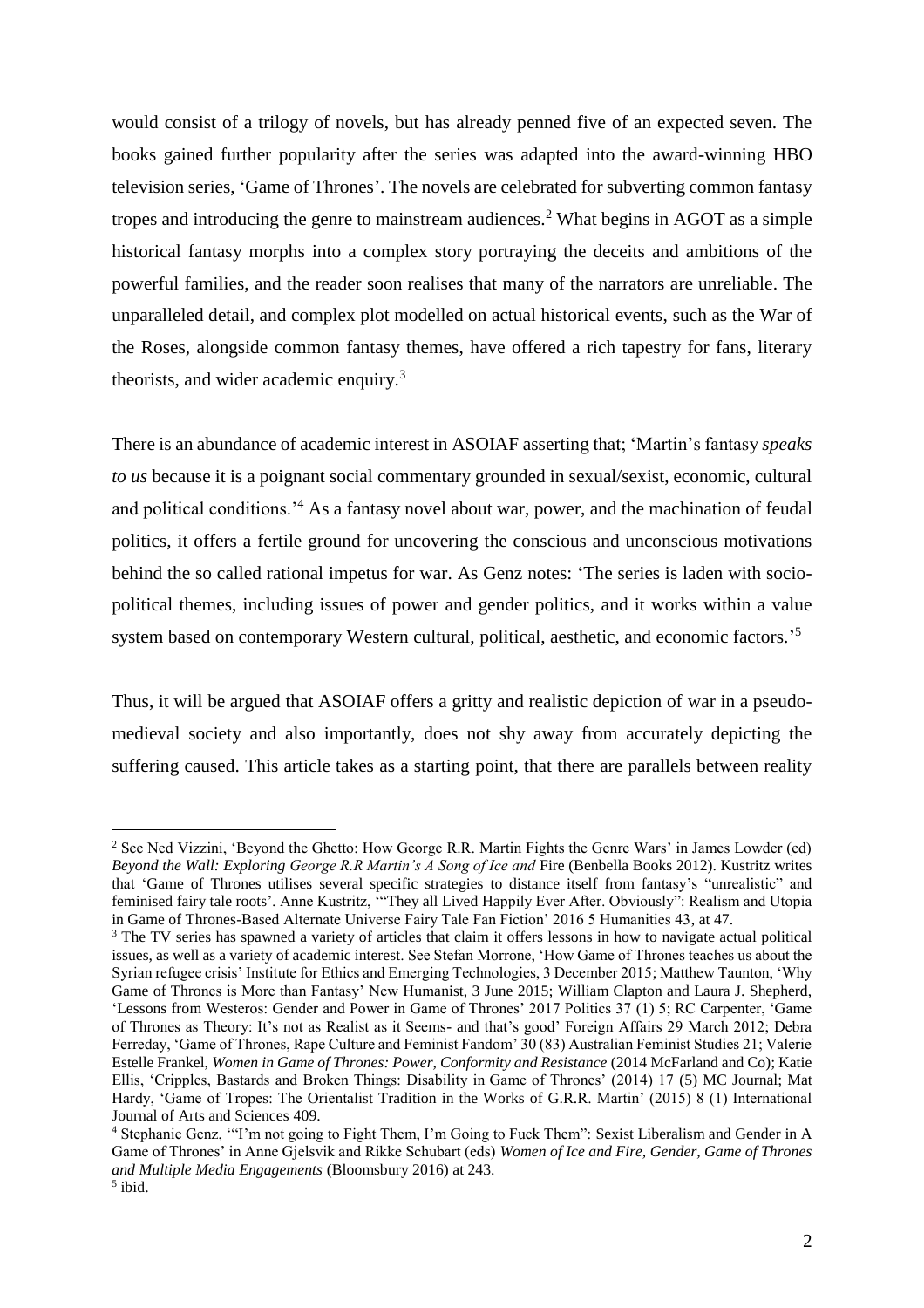and fiction in how power is wielded,<sup>6</sup> and in particular, how the use of force, or the turn to war, is invoked to justify violence. It draws on a variety of international law and international relations enquiry into popular culture in order to explore ideas about foreign policy, conflict and security.<sup>7</sup> Such enquiry argues that through popular culture it is possible to explore and identify hidden parallels with the real world and seek alternative methods of understanding power and relationships.<sup>8</sup> It uses these particular novels because, as Bechky notes, 'it is possible to discern, even in a world where law's impact is notably light, several rules of international law.'<sup>9</sup>

According to Wright international law would be meaningless without narrative.<sup>10</sup> She writes that 'we cannot imagine what we cannot tell as a story'.<sup>11</sup> Similarly, Husa acknowledges that: 'Literature uses written words, thus creating imaginary worlds and societies which means that imaginary worlds and societies also contain an innate and implicit legal dimension. Accordingly, characters in books hold attitudes and ideas about societal large-scale normativities which we are used to calling law.<sup>12</sup> Drawing on this growing critique of popular culture to imagine alternative understandings of power dynamics and relations, this article draws a parallel between the narrativisation of going to war in the world of ASOIAF and the imagined world of law.

Despite its classical origins, the story of a woman as the catalyst for war still endures today. Indeed, Chinkin describes how the female image has typically been used 'both to justify the use of armed force and to motivate men to join the armed forces'.<sup>13</sup> Gardam and Jarvis conclude that even today, armed conflict reinforces gender stereotypes that contribute to the subordination of women because these age-old narrative tropes can be used as propaganda for

<sup>6</sup> Jameson states that narratives transcend fiction. Fredric Jameson, *The Political Unconscious: Narrative as a Socially Symbolic Act* (Cornell University Press 1982).

<sup>&</sup>lt;sup>7</sup> As Clapton and Shepherd note 'disciplinary investigations of global politics and popular culture have a rich and varied history.' Clapton and Shepherd, (n 3), at 8.

<sup>8</sup> John Morrison and Christine Bell (eds) *Tall Stories? Reading Law and Literature* (Dartmouth 1996); J Weldes, *To Seek Out New Worlds: Exploring Links Between Science Fiction and World Politics* (Palgrave Macmillan 2003); M Sachleben, *World politics on Screen: Understanding International Relations Through Popular Culture*  (University Press of Kentucky 2014)*;* Laura J. Shepherd, *Gender, Violence and Popular Culture: Telling Stories*  (Routledge 2013).

 $9$  Perry S Bechky, 'The International Law of Game of Thrones' 67 (1) Alabama Law Review Online 1, at 1.

<sup>&</sup>lt;sup>10</sup> Shelly Wright, 'The Horizon of Becoming: Culture, Gender and History after September 11' (2002) 71 Nordic Journal of International Law 215, at 233.

 $11$  ibid.

<sup>&</sup>lt;sup>12</sup> Jaakko Husa, 'Exploring Imaginative Legal History: The Legalism of the House Stark in the Game of Thrones' (2015) 20 Media and Arts Law Review 181, at 181.

<sup>13</sup> Christine Chinkin, 'Peace and Force in International Law' (1993) 25 Studies in Transnational Legal Policy 203.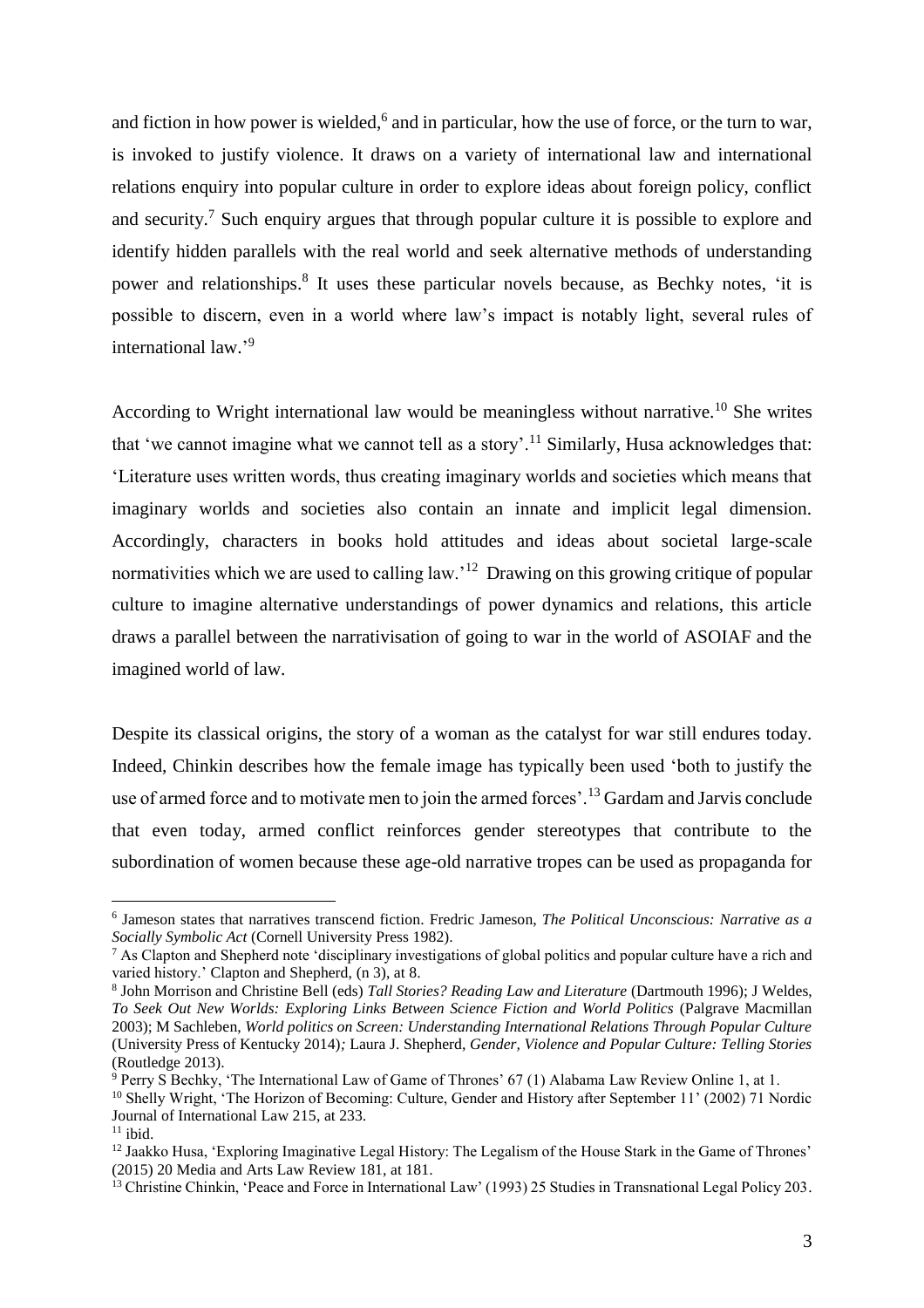the conflict.<sup>14</sup> Reports of sexual violence against 'their' women are often a good way to garner popular support for conflict and at the same time highlight the depravity of the enemy.<sup>15</sup> Kesic states that it is a truism that 'victims of rape will be used to manipulate support for the cause of continuing the fight.'<sup>16</sup> This co-option of the feminine image at once silences women and yet perpetrates the myth that women are being protected by men,<sup>17</sup> and so galvanises the masculinity, and valorisation, of war. Yet, this image of women as victims is rooted in 'patriarchal notions of women as property and the responsibility of men for protecting their property and taking revenge on those who would pollute this property<sup>18</sup> and actually has little to do with, or requires little impetus from, those same women. While feminist scholars make this reasoned argument, some acknowledge that the power of this narrative is such that even they have trouble resisting it.<sup>19</sup> For instance, even while criticising the masculinisation and gendering of 9/11, Tickner notes that there is 'something reassuring about "our men" protecting us from "other men"<sup>20</sup> This article explores how such a narrative is cemented early in the first novel, and then ultimately deconstructed. In exposing the fiction underpinning this call to war in ASOIAF, this article ultimately cautions against unfettered adherence to this gendered rescue narrative in contemporary society.

Section 1 outlines the kidnap of Lyanna Stark, the backstory which sets in motion a great war whose consequences will be felt for years to come. It highlights how the story of Lyanna retells the tale of Helen of Troy, arguing that this turn to epic narrative in order to justify war is familiar and accessible, in both literature and in reality. Section 2 then engages with the critical international law scholarship that demonstrates how actual wars come to be understood in

<sup>14</sup> Judith Gardam and Michelle Jarvis, *Women, Armed Conflict and International Law* (Kluwer Law International 2001).

<sup>&</sup>lt;sup>15</sup> ibid, at 35.

<sup>16</sup> Obrad Kesic, 'Women and Gender Imagery in Bosnia: Amazons, Sluts, Victims, Witches, and Wombs' (1999) Gender Politics in the Western Balkans: Women and Society in Yugoslavia and the Yugoslav Successor States 187, at 194.

 $17$  The narrativisation of war as a chivalrous endeavour for the protection of women is the key focus of this article. Therefore, it is concerned with the narrativisation of 'Robert's Rebellion' and the fallout from this, and draws parallels with modern day conflict. However, it is not intended to suggest that all women in the novels are in need of protection, or that there are not subverted versions of this narrativisation at play. There are several examples of women inhabiting the traditional male role of protector, such as Brienne or Arya, and powerful women who command in their own right, often protecting the men in their charge, such as Daenerys and Asha/Yara. Frankel writes that 'most of the feminism on the show' can be attributed to Daenerys' story arc. Frankel (n 3), at 148. See also Caroline Spector, 'Power and Feminism in Westeros' in Lowder (n 2).

<sup>18</sup> Kesic (n 16), at 198.

<sup>&</sup>lt;sup>19</sup> Myrttinen and Swaine document how the Foreign and Commonwealth Office subscribes to monster and protector myth. See Henri Myrttinen and Aisling Swaine, 'Monster, Myths, Selfies and Grand Declarations' International Feminist Journal of Politics (2015) 17 (3) 496.

<sup>&</sup>lt;sup>20</sup> J. Ann Tickner, 'Feminist Perspectives on 9/11' (2002) 3 International Studies Perspectives 333.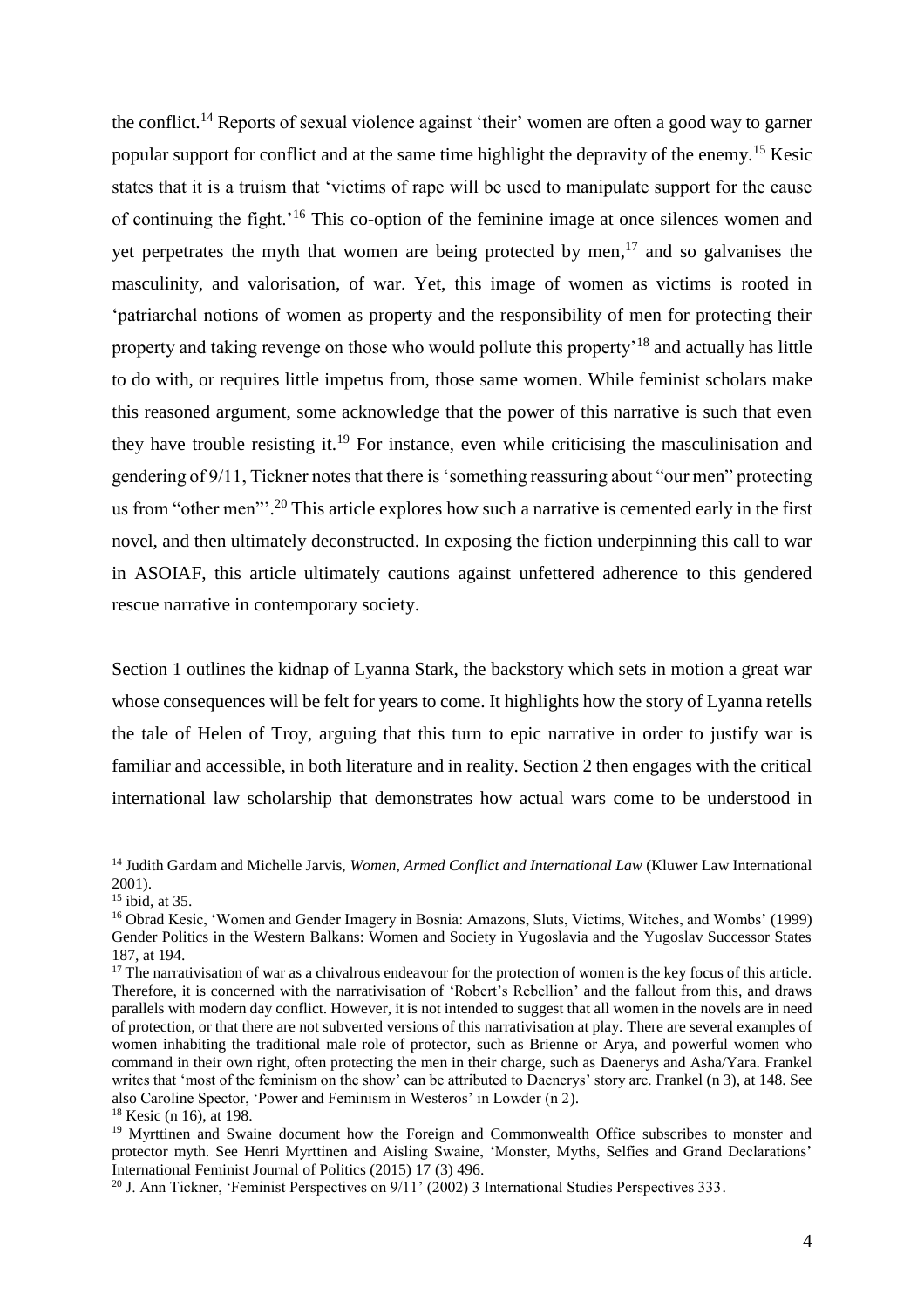public consciousness as altruistic rescue missions abroad, or chivalrous defences of women domestically, and then argues that subverting this narrative would allow for a more appropriate reading of war, which would allow the international legal regime on use of force to operate more honestly. Section 3 outlines the result of promulgating such narratives, namely that it cements the dangerous idea that war can be humanitarian and a tool of liberation, and that it perpetuates the stereotype of women as passive subjects who have no agency of their own. Section 4 offers the inversion of the rescue of Lyanna as a cautionary tale, and suggests that Martin's subversion of this epic narrative provides inspiration for uncovering how wars come to be justified and narrativised today. This article ultimately concludes that the classical heroic narrative still permeates public discourse and provides accessible propaganda that normalises the turn to war. Disrupting and rejecting this narrative would allow for greater debate on the consequences and realities of military violence, thus answering the criticism that international law has instead, all too often, been complicit in violence against women.

# **To War for a Woman: The 'Kidnap' of Lyanna Stark**

ASOIAF is set in the fictional continent of Westeros and concerns the politics of a state known as the Seven Kingdoms.<sup>21</sup> The story begins 15 years after a great war in which the ruling dynasty, the Targaryens, have been deposed. King Aerys Targaryen (known as the 'Mad King') and his son (Prince Rhaegar Targaryen) were killed after several noble houses joined forces and went to war at the behest of Lord Robert Baratheon, who is now the reigning king. The first book follows the fortunes of the Stark family, and centres on Eddard Stark (Ned), and his children as they navigate the intrigues of court and the ambitions of the other powerful families. Ned and Robert are old friends and fought together in the war, known as 'Robert's Rebellion'. It is revealed, as the story unfurls, that the impetus for Robert's rebellion was Rhaegar's kidnap of Ned's younger sister Lyanna, to whom Robert was engaged. As Ned's son Bran explains: 'Robert was betrothed to marry her, but Prince Rhaegar carried her off and raped her…Robert fought a war to win her back. He killed Rhaegar on the Trident with his hammer, but Lyanna died and he never got her back at all.<sup>22</sup> Thus, it is immediately clear that the war is understood as a romantic tragedy which was fought for Lyanna's honour.

 $21$  For an overview of the world of ASOIAF se[e www.westeros.org](http://www.westeros.org/) and the companion book to the series. George RR Martin, Ellio M Garcia Jr and Linda Antonsson, *A World of Ice and Fire: The Untold History of Westeros and the Game of Thrones* (Harper Voyager, 2014).

<sup>22</sup> George RR Martin, *A Game of Thrones'* (Harper Voyager 2003), Bran VII, at 733.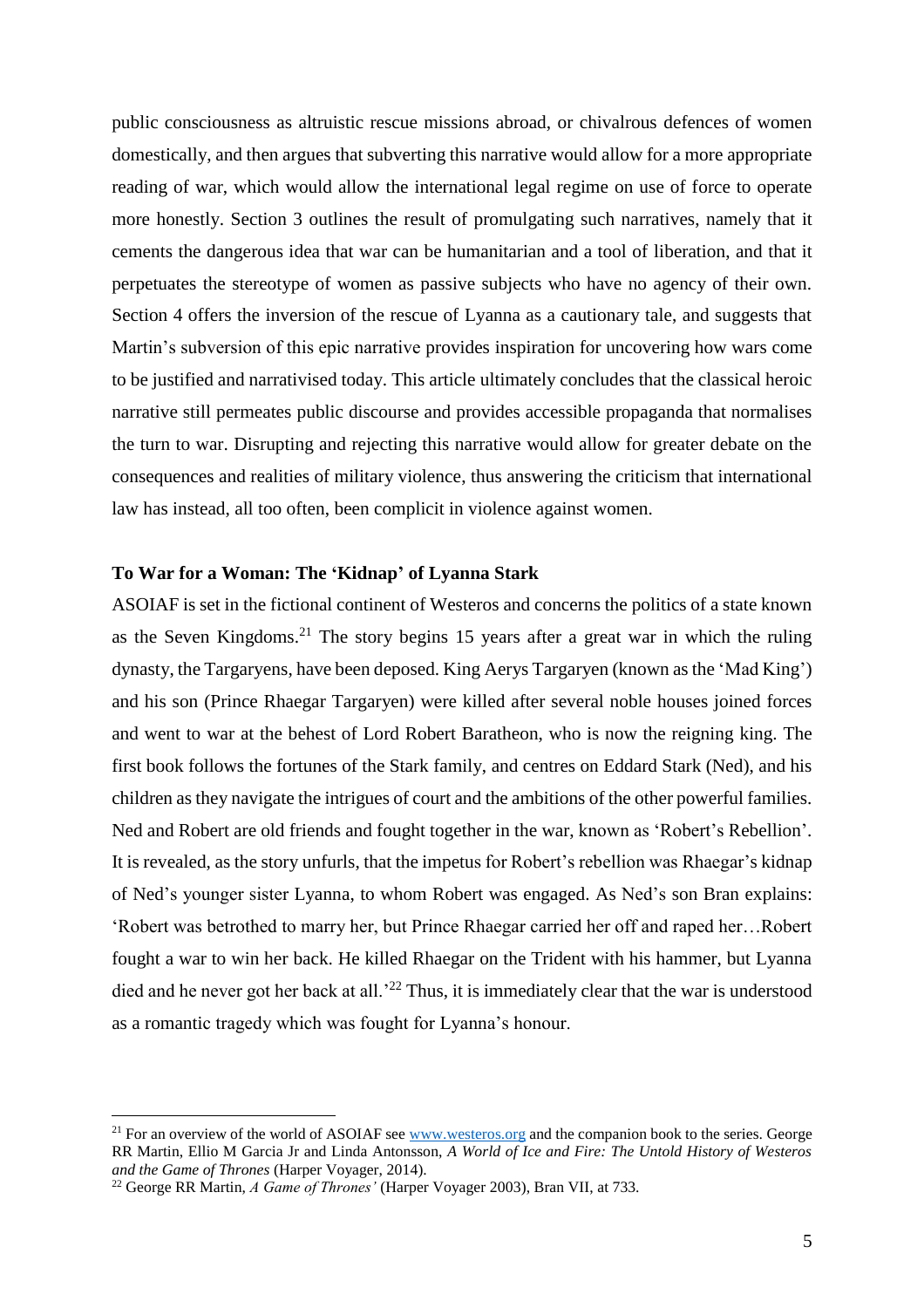This article analyses the depiction of Lyanna Stark's 'kidnap' which provides the impetus for war. Lyanna's subsequent death provides the key (male) actors with a blank canvas upon which they can narrativise the conflict, and their own actions, as masculinist and heroic, initially as a quest to rescue her, and then ultimately as a cautionary tale of the barbarity of their enemies and how the war was just. Yet, later hints and accounts of Lyanna's conduct begin to challenge the dominant narrative and force the reader to re-evaluate the legality and even the necessity of the war. The hints that Lyanna may have eloped, rather than being kidnapped, call into question the motivations of those who went to war in her name, and offer the reader pause to consider how easy it was to manipulate men to join this cause, which was ostensibly motivated by less altruistic reasons. In the same way, those who wage war today often offer similar justificatory claims to win support for their cause.<sup>23</sup> The subsequent subversion of the masculinist narrative in the story offers a template for critical international law scholars to provide a more nuanced analysis of the merits of war, rooted in an acceptance that state power is rarely benign towards women. This is in opposition to the dominant narrative, which frequently presents military intervention as a benevolent or altruistic intervention on behalf of oppressed civilians.<sup>24</sup>

The reader is initially given few details of Robert's uprising, except that the kidnap of Lyanna set a series of events in motion that culminated in a fierce battle on the River Trident, where Robert's army defeated the Targaryens and Robert himself killed Rhaegar. Flashbacks outline how, on discovering his sister's kidnap, Lyanna's eldest brother Brandon went to the capital in pursuit of Rhaegar, but was charged with treason by King Aerys. Lyanna's father Lord Rickard Stark was then summoned by the king. The Starks petitioned King Aerys to remedy Rhaegar's slight on Lyanna's honour and ultimately challenged the king to a trial by combat. The king agreed but decreed his champion to be wildfire (a deadly weapon akin to Napalm) and ordered Lord Stark to be roasted alive and his son strangled before the assembled court in the throne room. <sup>25</sup> Ned therefore inherited the title of Lord Stark, and he and Robert summoned their

<sup>&</sup>lt;sup>23</sup> See Karen Engle, 'Calling in the Troops: The Uneasy Relationship among Women's Rights, Human Rights, and Humanitarian Intervention' (2007) 20 Harvard Humam Rights Journal 189, at 190.

<sup>&</sup>lt;sup>24</sup> See Anne Orford, 'Muscular Humanitarianism: Reading the Narratives of the New Interventionism' 10 European Journal of International Law 679; Anne Orford, *Reading Humanitarian Intervention: Human Rights and the Use of Force in International Law* (Cambridge University Press 2003); David Chandler, *From Kosovo to Kabul and Beyond: Human Rights and International Intervention* (Pluto 2006); JH Stiehm, 'The Protected, the Protector, the Defender' (1982) 5 Women's Studies International Forum 367; Makau Mutua, 'Savages, Victims, and Saviors: The Metaphor of Human Rights' (2001) 42 Harvard International Law Journal 201.

<sup>25</sup> George RR Martin, *A Clash of Kings,* (Harper Voyager 2011) Catelyn VII, at 721.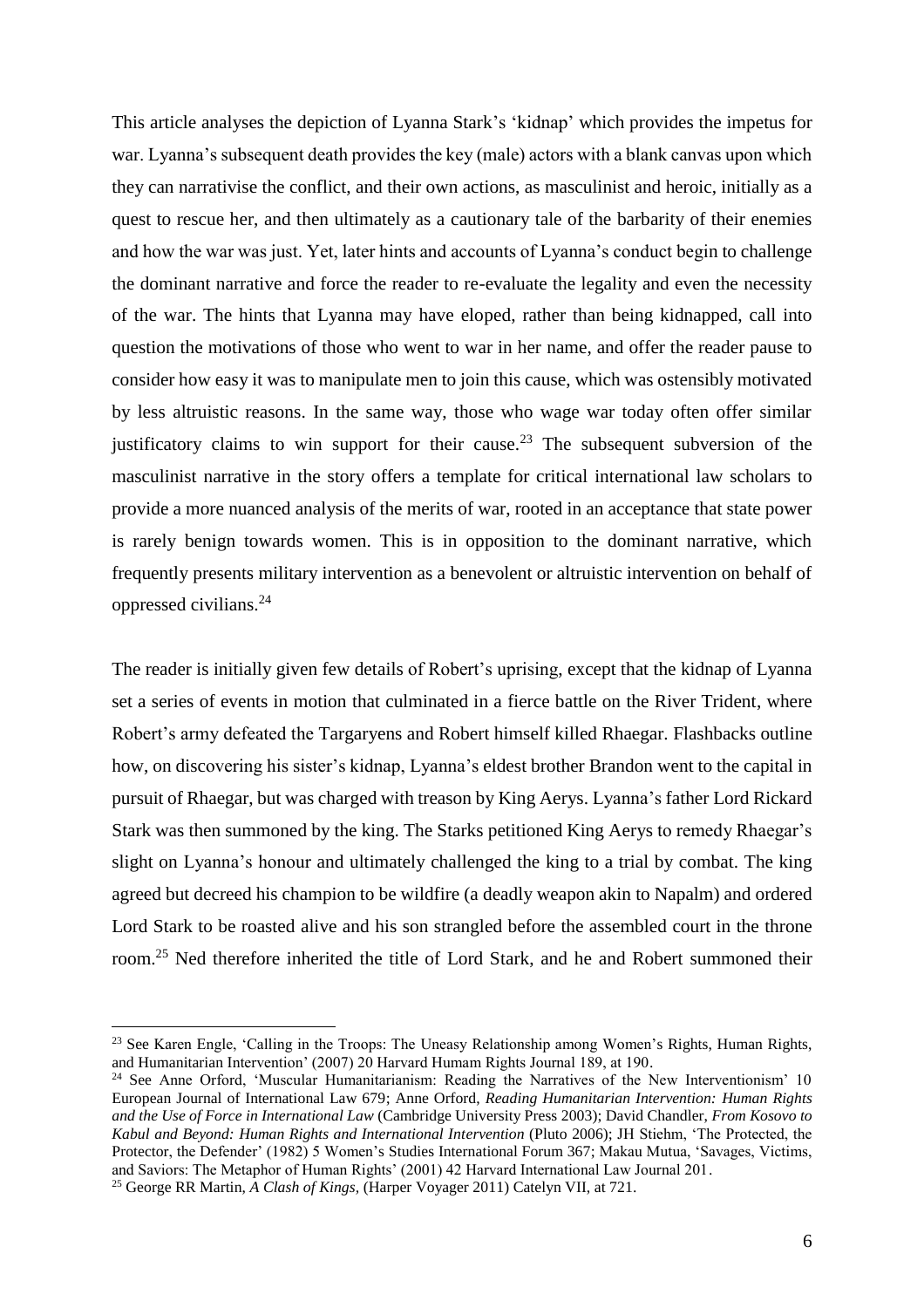armies and declared war on the Targaryens. <sup>26</sup> Robert was in love with Lyanna and ostensibly marched to war in order to win her back. At the climax of the year-long war, Robert was injured, but his triumphant army entered the capital to find that Jaime Lannister (a member of the King's private guard) had murdered the king in cold blood. Jaime's father, the powerful Lord Tywin Lannister, entered the capital with his army, and seeking to cement the Lannisters' allegiance to Robert, ordered the murder of Rhaegar's wife and children. Ned set out to rescue his sister, only to find her on her deathbed. $27$ 

As the story unfolds, the use of various narrators or 'point of view characters' allows the reader to see behind the initial narrative that was presented. It is corroborated that King Aerys was a tyrant who was mistreating his people.<sup>28</sup> However, the view that Robert is a better king, and that his uprising was a just and chivalrous endeavour, is slowly challenged by various characters, and it is clear that the dominant narrative of the rebellion as told by the victors does not necessarily reflect the truth. The entire conflict comes to be characterised as a heroic and chivalrous quest to redeem Lyanna's honour, with Robert and Ned positioned as honourable men with altruistic intentions. Rosenberg highlights the importance of this narrativisation, noting that Robert invokes the alleged atrocity of Lyanna's kidnap in order to seal the argument that the campaign was just.<sup>29</sup> There is scant discussion of the fact that the Starks, Baratheons, and other houses rebelled against the Crown and committed treason. Lyanna is certainly given to be the reason for the turn to war, but as the story unfolds it is clear that intrigues and family ambitions played a key role, and the books hint as to whether there was already a plan to declare war on the king, suggesting that Lyanna may have been merely a convenient catalyst. Thus, the kidnap of Lyanna begins to look more and more like a fortuitous opportunity presented as valid just cause for waging war. It is also convenient that, as Lyanna is now dead, the real story of what happened to her is unlikely to be told, and so Robert and Ned are able to narrativise her kidnap in such a way as to render 'Robert's Rebellion' a just war.

#### *Women in literature as metaphors for war*

<sup>26</sup> Martin, (n 22) Catelyn I.

<sup>&</sup>lt;sup>27</sup> ibid, Eddard I and Eddard X.

<sup>28</sup> Martin et al, (n 21) The Targaryen Kings Aerys II.

<sup>&</sup>lt;sup>29</sup> Alyssa Rosenberg, 'Men and Monsters: Rape, Myth-Making and the Rise and Fall of Nations in a Song of Ice and Fire' in Lowder, *Beyond the Wall* (n 2), at 17.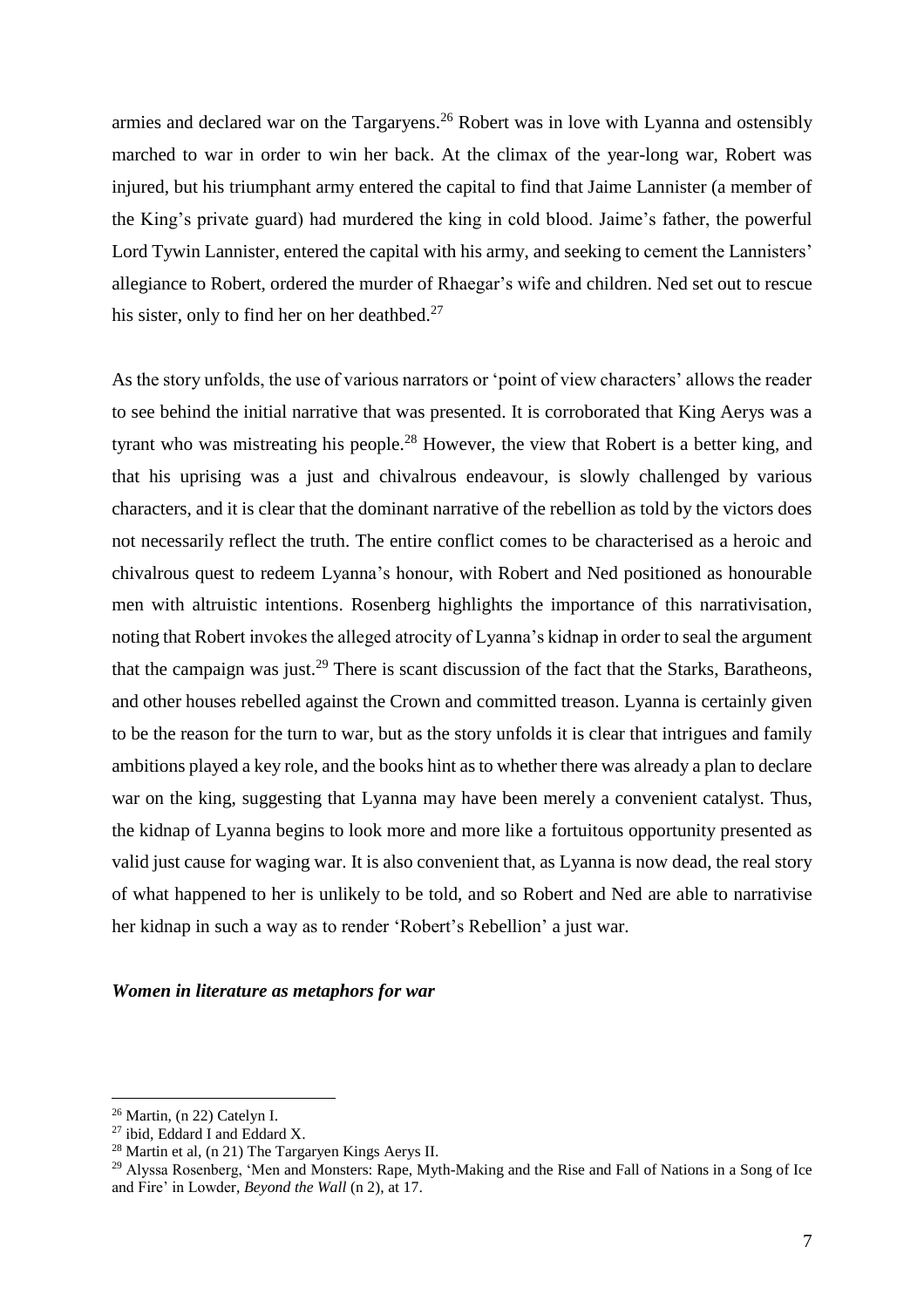There is a clear parallel between the 'kidnap' of Lyanna Stark and the story of Helen of Troy.<sup>30</sup> Lyanna, like Helen is described as a reputed beauty. Helen was described as the 'face that launched a thousand ships<sup>31</sup> and was said to be the catalyst for the Trojan war, after she was kidnapped by Paris from her husband's home and taken to Troy. Much has been written of Helen and her complicity and blame for the subsequent events.<sup>32</sup> Feminist literary theorists note that the use of Helen's character in literature as the catalyst for the war is not unusual as it draws on the narrative tradition of women's femininity being the cause of mankind's downfall.<sup>33</sup> Yet, in the case of conflicts, it also provides a romanticised story through which to understand the waging of a great war. Helen, whether real or metaphorical, provides a justified cause for her husband to wage war and therefore makes conflict and violence appear necessary and appropriate. In revisiting the classic story of Helen, Martin similarly renders his characters' decisions to go to war as chivalric and romantic, and in pursuit of a woman's honour, and revises this narrative trope in positioning Lyanna as the catalyst for war and the metaphor for men's honour. Yet, he also undermines it, by outlining how the powerful Northern lords have prospered since the rebellion.

Similarly, in the real world, despite grand claims that conflict is necessary to protect women, the operation of war is rarely conducted in a way that would attest to this. Despite the legal regime's call to protect women, Gardam pragmatically notes that 'there is no obvious military advantage to be gained in protecting civilians or women – in fact quite often the reverse.<sup>34</sup> She argues that this is because, in the development of the law of armed conflict, humanitarian considerations always take second place to military ones.<sup>35</sup> In the same way, Askin notes that 'there is little incentive for not committing sex crimes, particularly when it is against women of the opposing side during armed conflict and the harm inflicted is broad and collective'<sup>36</sup> because there is rarely any recrimination for doing so. The impetus for much of the women

<sup>&</sup>lt;sup>30</sup> In return for judging Aphrodite the most beautiful goddesses, Paris, Prince of Troy was rewarded with Helen. Some accounts have her willingly leave with Paris, others state that she was kidnapped.

<sup>31</sup> Christopher Marlowe, *Dr Faustus* (Roma Gill Ed.) (A & C Black 1989), Scene 12.

<sup>&</sup>lt;sup>32</sup> Helen's own culpability in her abduction has long been debated. It is argued about it in the Iliad itself. Homer, *The Iliad* (EV Rieu Trans, Penguin Books 1974), at 68 and 458.

<sup>&</sup>lt;sup>33</sup> There is a rich tradition of interpreting man's loss of innocence to Eve's behaviour. See Justin Glenn, 'Pandora and Eve: Sex as the Root of All Evil' 71 (3) The Classical World 179, at 180; George F Butler, Milton's Pandora, Eve, Sin and the Mythographic Tradition' (2005) 44 Milton Studies 153.

<sup>&</sup>lt;sup>34</sup> Judith Gardam, 'Women and the Law of Armed Conflict: Why the Silence?' (1997) 46 International and Comparative Law Quarterly 55, at 62.

 $35$  ibid.

<sup>36</sup> Kelly Dawn Askin, Helen Durham and Tracey Gurd, 'The Jurisprudence of International War Crimes Tribunals: Securing Gender Justice for Some Survivors'in Helen Durham and Tracey Gurd (eds), *Listening to the Silences: Women and War* (Martinus Niijoff 2005), at 126.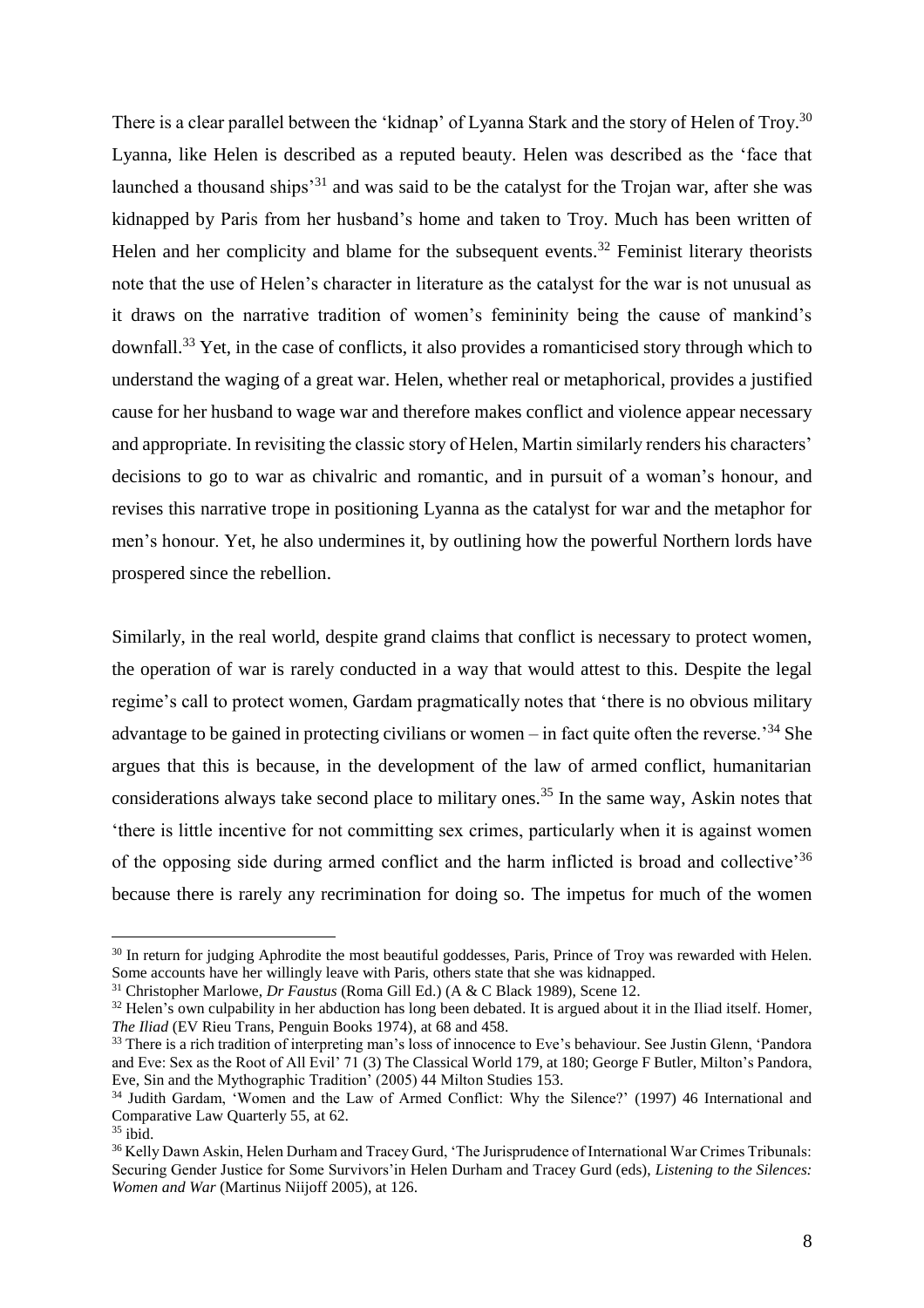peace and security agenda, the Beijing Platform for Action, concluded that international humanitarian law 'is at times systematically ignored, and human rights are often violated in armed conflict, affecting the civilian population, especially women, children, the elderly, and the disabled'.<sup>37</sup> While the UN has sought to address this gap,  $38$  Swaine notes that international legal frameworks continue to 'be largely devoid of a gendered understanding of conflict and of the ways that women's experiences of "conflict-related" harms might differ from historic rigid and formalized regimes of regulating international crimes.'<sup>39</sup> Meanwhile, Gardam and Charlesworth write that the usual emphasis is on the suffering and heroism of men, with the 'glorification of the combatant' seen as an integral part of the culture of warfare.<sup>40</sup> Indeed, as Enloe argues: 'When any policy approach is militarized, one of the first things that happens is that women's voices are silenced.'<sup>41</sup> Therefore, the idea that such epic tales of chivalry reflect the reality of war can be disputed. Yet the allure of such narrativisation continues to hold sway. Thus, it is important to challenge and deconstruct this seemingly 'romantic' narrative in which war is depicted as a chivalrous and just reaction of heroic and valorous men in service of women when actual women's experiences demonstrate that this is not the case.

## **Cementing Binary Narratives: Western Masculine Military Force is Benign**

A key theme in the story is the juxtaposition of chivalry and barbarism and what it means to act honourably. Yet, even when the characters in the story grapple with war and honour, the reader understands that the characters all believe their own causes to be justified and so view their own behaviour as honourable. In the same way as Robert's chivalrous quest to rescue Lyanna is contrasted with the barbarity of the Targaryens' murder of the Starks, in

<sup>&</sup>lt;sup>37</sup> 1995 Beijing Conference on Women, 'Beijing Declaration and Platform for Action' (Fourth World Conference on Women, Beijing, China, 4-15 September 1995) UN Doc DPI/1766/Wom, at para 131. The declaration was endorsed by the Commission on the Status of Women and the UN General Assembly during its 10 and 15 year reviews on its implementation.

<sup>&</sup>lt;sup>38</sup> In 2000, the UN adopted its first resolution on Women, Peace and Security UN Doc S/Res/1325(2000), which has been followed by further resolutions.

<sup>39</sup> Aisling Swaine, *Conflict Related Violence Against Women* (Cambridge University Press 2018), at 11. See also Fionnuala Ni Aolain, 'Exploring a Feminist Theory of harm in the Context of Conflicted and Post-Conflict Societies' Queen's Law Journal 35 (2009).

<sup>40</sup> Judith Gardam and Hilary Charlesworth, 'Protection of Women in Armed Conflict' (2000) 22 Human Rights Quarterly 148.

<sup>41</sup> Cynthia Enloe, *The Curious Feminist: Searching for Women in a New Age of Empire* (University of California Press 2004).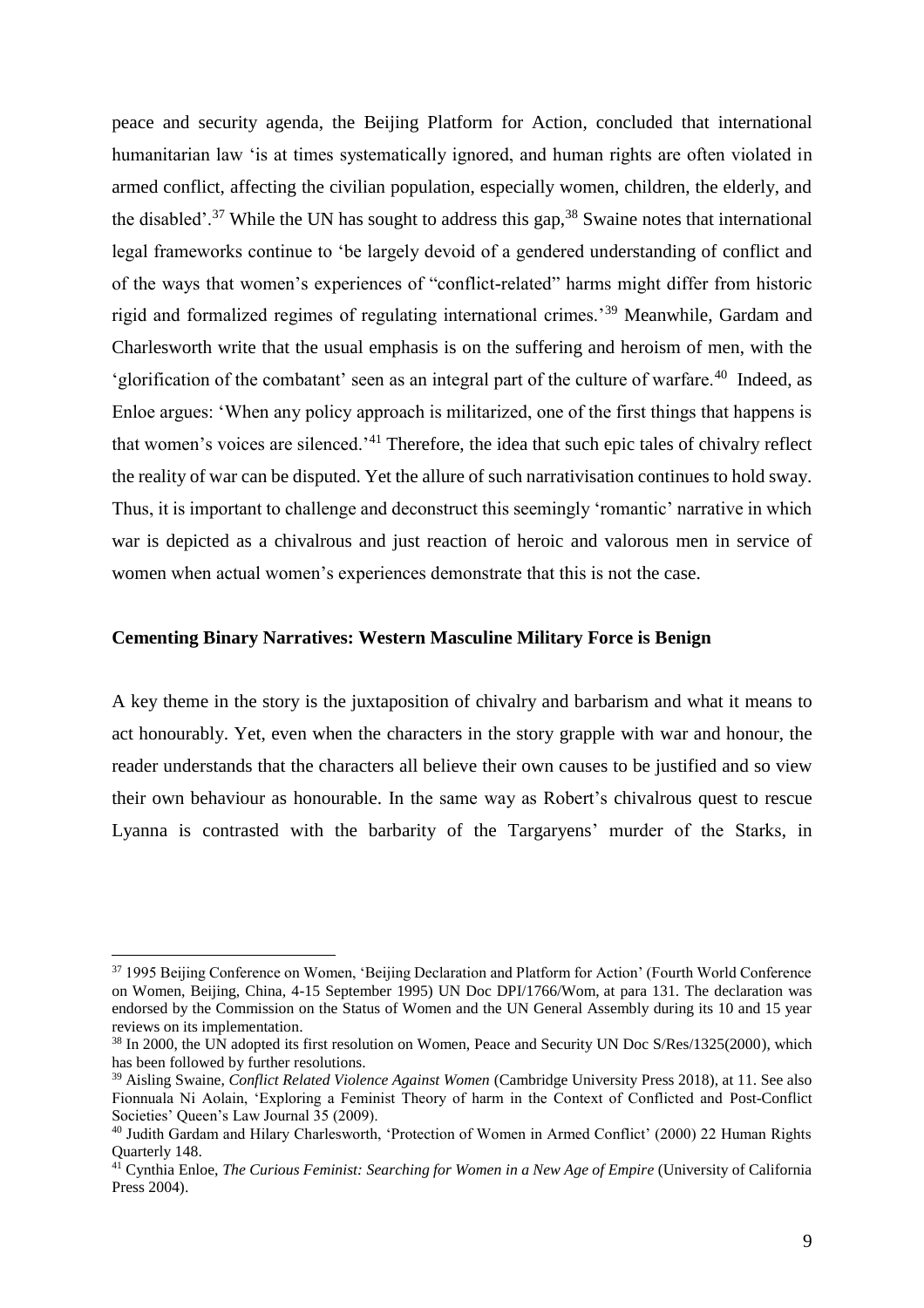contemporary conflict, heinous acts committed by the enemy are depicted as evil, while those of 'our' troops are often narrativised as misdemeanours or collateral damage.<sup>42</sup>

There is a further disconnect at work in ASOIAF wherein the kidnap of Lyanna by Rhaegar and the behaviour of the Targaryens is viewed by the key (male) characters as the ultimate insult against chivalry, honour and legality.<sup>43</sup> As Robert states to Ned: 'What did any Targaryen ever know of honor? Go down into your crypt and ask Lyanna about the dragon's honor!'<sup>44</sup> Reference to their lack of honour is used throughout the books to confirm that the Targaryens were dangerous and thus, deposing them was the 'right' thing to do. Yet, at the same time, it is clear that very few characters consider the dishonourable behaviour of Robert's forces, and in particular, the infamous murder of Rhaegar's wife and children, as problematic.<sup>45</sup> Indeed, it is made clear that very few characters think of this at all. We are told that Ned encouraged Robert to punish the perpetrators, but Robert refused.<sup>46</sup> We can see clearly that Ned is considered stubborn, and that his code of honour and adherence to principles often gets in the way of more pragmatic considerations. Certainly, none of the other key (male) characters share Ned's unease about the brutal and sadistic rape and murder of Elia and her children. While it was ultimately Robert's future father in law, Tywin Lannister who ordered it, Robert is entirely unrepentant. This act of barbarity is referenced throughout the books from multiple character perspectives. When pressed about his complicity in the murders, Tywin merely concedes to his son: 'I grant you it was done too brutally.'<sup>47</sup> Rosenberg notes how, when questioned about the necessity of such an act, Tywin is unrepentant about sanctioning it, but lays the blame for sadism and the rape solely with his knight Gregor Clegane,<sup>48</sup> invoking the 'lone wolf' trope whereby violence committed by 'our' troops can never be anything but measured, proportionate or necessary. Any account of gratuitous sexual violence or brutality is therefore automatically rendered as the exception committed by a 'lone wolf' acting outside the chain of command, rather than an unpalatable truth of warfare. This trope is invoked, particularly in relation to military violence, to suggest that when extreme violence is publicised, that it is a result of one lone offender, and not a natural consequence of masculine militarised culture.

<sup>42</sup> Nicola Pratt, 'Reconceptualizing Gender, Reinscribing Racial–Sexual Boundaries in International Security: The Case of UN Security Council Resolution 1325 on "Women, Peace and Security"' (2013) 57 International Studies Quarterly 772, at 777.

<sup>43</sup> Martin, (n 22), Eddard I, at 44.

<sup>&</sup>lt;sup>44</sup> ibid, Eddard II, at 116.

 $45$  ibid, at 112.

 $46$  ibid.

<sup>47</sup> George RR Martin, *A Storm of Swords* (Harper Voyager 2003) Tyrion VI, at 148.

<sup>48</sup> Rosenberg, (n 29), at 23.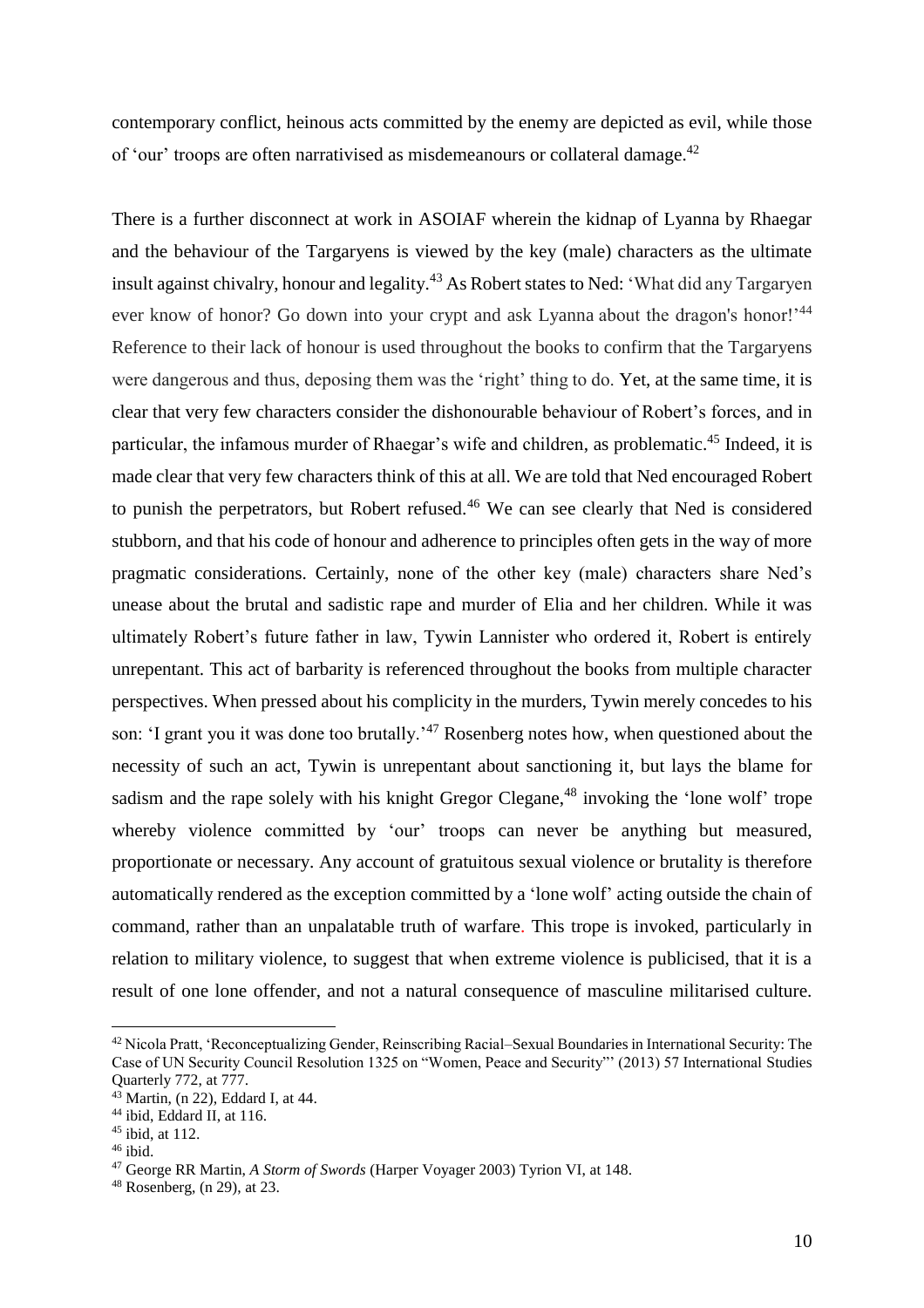Speaking after a British marine was convicted of the murder of an injured Afghan captive, Colonel Richard Kemp stated that: 'This murder is a grotesque violation of British forces' longstanding reputation for morality and humanity even in the most desperate battlefield conditions…Execution of prisoners of war is a crime we associate with Nazi Stormtroopers, not Royal Marines.'<sup>49</sup> Distinguishing this Marine from the others, General Sir Mike Jackson, said that, it was worth bearing in mind that of the 100,000 troops who had served abroad, Marine A was the only one who had committed murder.<sup>50</sup>

Accordingly, it is not until the later books, when we are introduced to Elia's brother Oberyn, who still harbours thoughts of vengeance over the murder of his sister, niece, and nephew, that we meet another key character who views Elia's rape and murder as a heinous act with lasting consequences. When he arrives in the capital he is still brooding over the murder of his sister sixteen years previously, noting that 'Justice is in short supply this side of the mountains. There has been none for Elia, Aegon or Rhaenys.<sup>51</sup> Yet it is made clear that the other characters find Oberyn's obsession with obtaining justice for his sister tedious and even a threat to realm's hegemony.<sup>52</sup> The juxtaposition of Ned and Oberyn's disgust at the behaviour of Robert's forces against the nonchalant acceptance of everyone else poses a key dilemma to the reader. Having rendered the rape and murder of Elia in such a matter of fact account, then introducing Oberyn's quest for vengeance, Martin challenges the reader to re-evaluate the original account.<sup>53</sup>

This revision of the dominant narrative mirrors the feminist deconstruction of actual sexual violence in conflict, which critiques the reductive framing of sexual violence that allows it to be narrativised as behaviour only perpetrated by 'other' militaries.<sup>54</sup> These feminist deconstructions also juxtapose the accounts of sexual violence by enemy combatants against situations where sexual violence is perpetrated by 'our' military.<sup>55</sup> The fact that there can be

<sup>49</sup> Steven Morris and Richard Norton-Taylor, 'Marine Faces Life Term after Being Found Guilty of 'Executing' Afghan Insurgent' The Guardian (London) Fri 8th November 2013.

<sup>&</sup>lt;sup>50</sup> ibid. In sentencing, HHJ Jeff Blackett, Judge Advocate General distinguished the soldier's conduct from that of others, stating that 'Hearts and minds will not be won if British service personnel act with brutality and savagery… you undermined much of the good work done day in and day out by British forces.' *R v Sergeant Alexander Wayne Blackman (formerly known as Marine A)* 6 December 2013 (sentencing remarks of Military Court).

<sup>51</sup> Martin, (n 47) Tyrion IX, at 336.

<sup>52</sup> ibid, Tyrion VI, at 148.

<sup>53</sup> Frankel, (n 3)*,* at 70-71*.*

<sup>54</sup> Martina E Vanderberg. 'Peacekeeping, Human Trafficking, and Sexual Abuse and Exploitation' in Ni Aolain et al, *The Oxford Handbook of Gender and Conflict* (Oxford University Press 2018).

<sup>55</sup> Pratt, (n 44), at 777.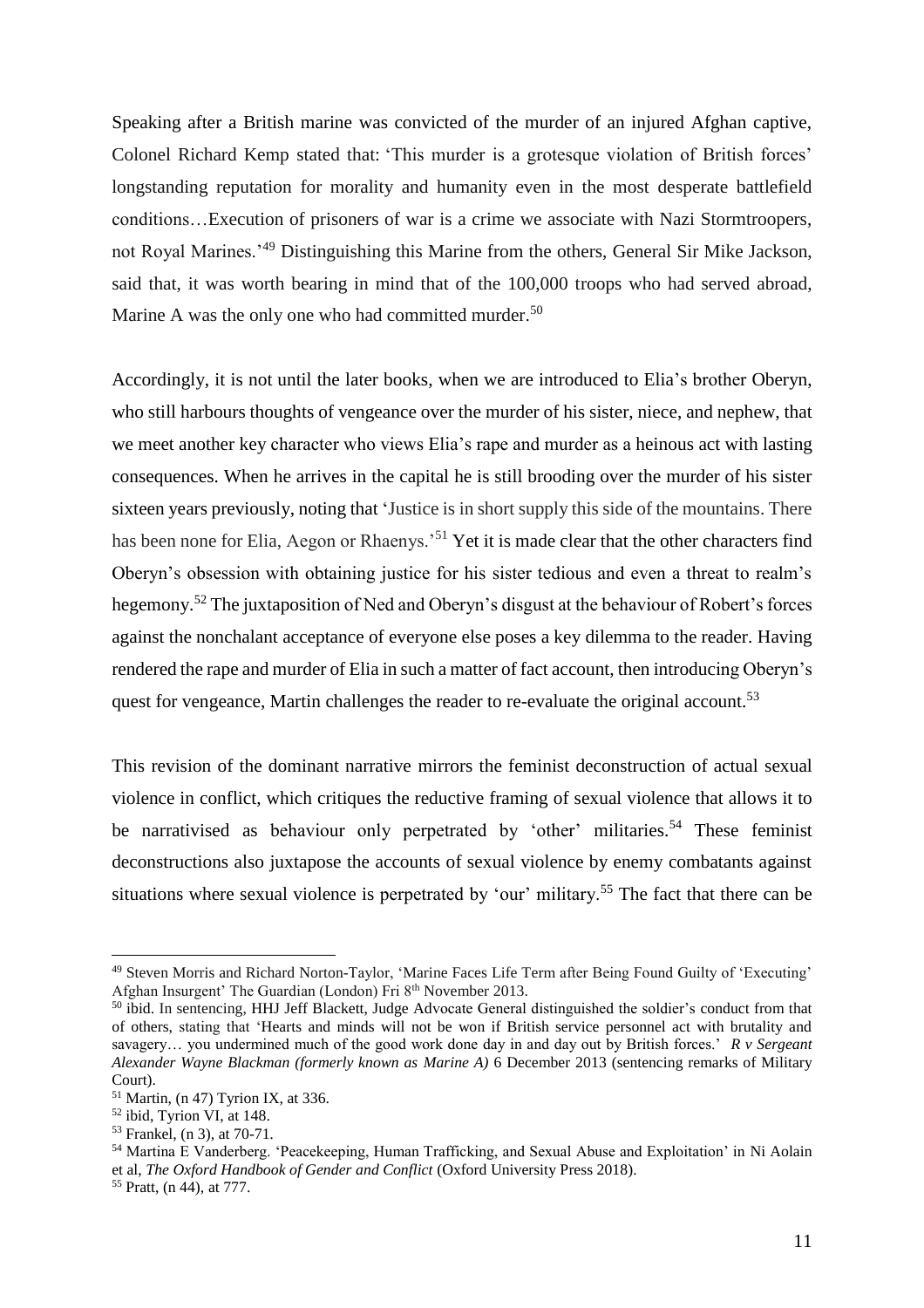two distinct narratives suggest that the dominant militarised, masculine culture seems to point to an acceptance of the sexual abuse and killing of women and children by 'our' troops as an unfortunate but realistic outcome of conflict. It is seen merely as a form of collateral damage, so long as it is faceless 'other' women who are the victims.<sup>56</sup> Or it is narrativised as a technical problem that can be managed with training or downplayed.<sup>57</sup> A classic example of this disconnect between the differing narrativisation of sexual violence in wartime was the collective silence over the mass rape of women in Berlin when the city fell to the allied forces in World War II. As Halley notes, even the women themselves understood that as the losing side, German civilians would not be viewed as the 'innocent victims'.<sup>58</sup> In contrast, Pratt describes how 'sexual violence committed by the "brown" parties to conflict is considered a war crime'.<sup>59</sup>

Accordingly, Martin's depiction of the indifference toward Elia's death mirrors the idea that the treatment of women is of little consequence, unless it can be used to mobilise support for war, and so female sacrifice is an unpleasant, but necessary, component of the war effort. This further cements the narrative that women are mere passive objects on whose behalf war is fought and therefore, as passive objects women should submit to the patriarchal frameworks that conflict generally imposes.

The prevalence of sexual assault and rape of women during times of conflict is testament to the fact that war is rarely in women's interests and instead serves to make them more vulnerable.<sup>60</sup> While the kidnap and rape of Lyanna is given as the justification for a righteous

<sup>56</sup> MacKinnon describes rape during conflict as 'just something men do.' See Catharine Mackinnon, Turning Rape into Pornography: Postmodern Genocide, in Alexandra Stiglmayer and Marion Faber (eds), *Mass Rape: The War against Women in Bosnia-Herzegovina* (University of Nebraska Press 1994)*,* at 80.

 $57$  A UNIFEM Report found evidence of sexual abuse and exploitation in almost every existing peacekeeping operation. See Elizabeth Rehn E and Ellen Johnson Sirleaf, 'Unifem Women, War and Peace: The Independent Experts' Assessment on the Impact of Armed Conflict on Women and Women's Role in Peace-Building' (United Nations Development Fund for Women 2002). Statistics on sexual misconduct can be found at [https://conduct.unmissions.org/sea-data-introduction.](https://conduct.unmissions.org/sea-data-introduction) In light of this, the UN has implemented a policy of zero tolerance for sexual misconduct by peacekeepers. See Antonio Guterres 'Special Measures for Protection from Sexual Exploitation and Abuse' (15 February 2018) UN Doc A/72/751; UN Security Council Resolution 2272 UN Doc S/RES/2272; General Assembly Resolutions 278 (UN Doc A/RES/71/278) and 297 (UN Doc A/RES/71/297).

<sup>58</sup> Janet Halley, 'Rape in Berlin: Reconsidering the Criminalisation of Rape in the International Law of Armed Conflict' (2008) 9 Melbourne Journal of International Law 78, at 111. <sup>59</sup> Pratt, (n 44), at 777.

<sup>&</sup>lt;sup>60</sup> Charlotte Lindsey-Curtet, Florence Tercier Holst-Roness and Letitia Anderson, 'Addressing the Needs of Women Affected by Armed Conflict: An ICRC Guidance Document' (International Committee of the Red Cross, 2004), at 6; See also 'Statement by Renee Guisan, Head of the ICRC Delegation to the Fourth World Conference on Women' (Beijing); Beijing Declaration and Platform for Action, para 136; UN Press Release, 'Women Suffer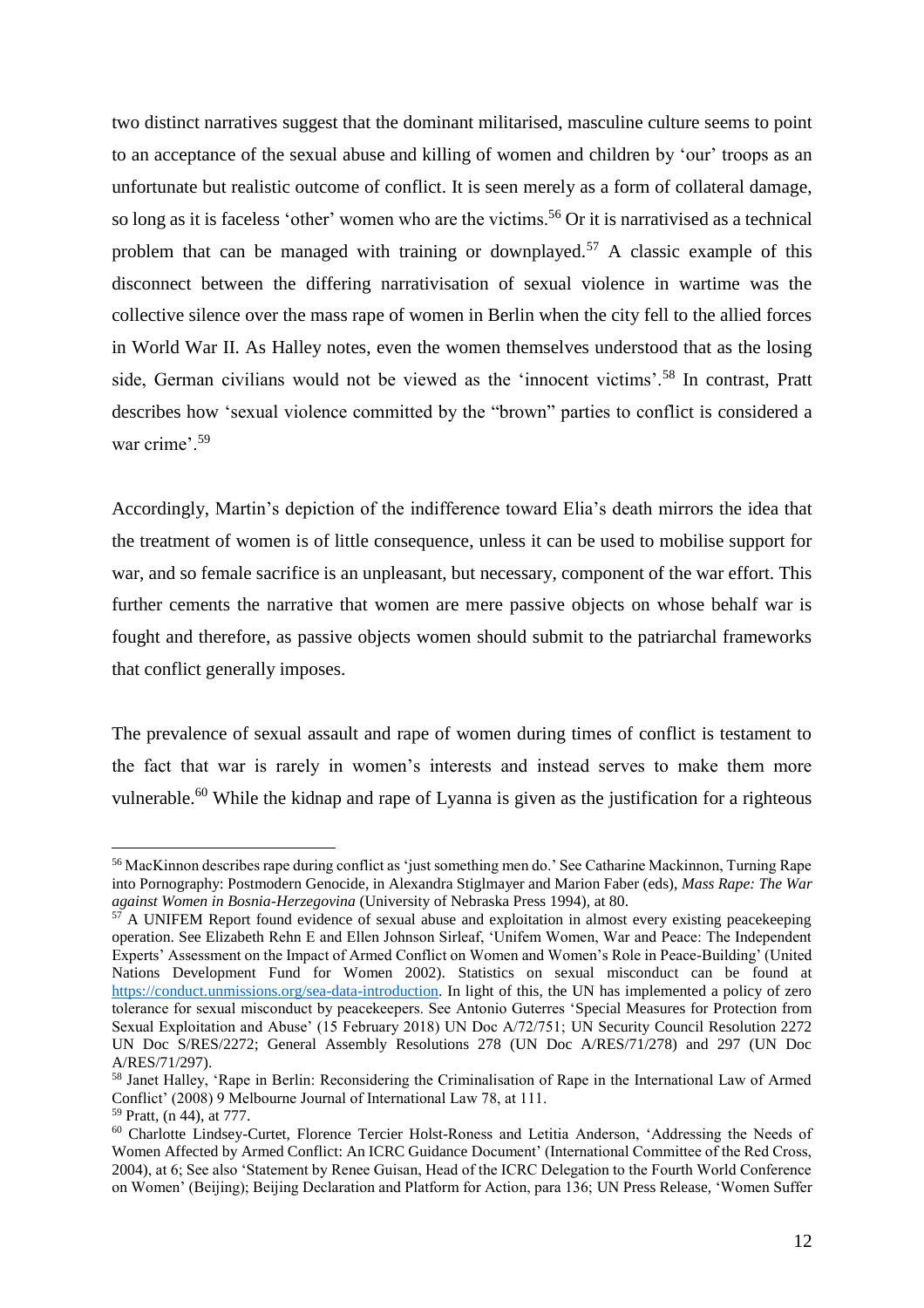war in order to win back her honour, Lyanna's own experience of this is rarely taken into consideration. The violence of the alleged act itself and its impact on Lyanna appears less important than the effect this had on the men who were close to her. As Frankel notes 'Women who only affect the men with their existence are considered the weakest of characters, an example of women who have no purpose or importance in their own lives.<sup>'61</sup> Lyanna is depicted as the classic 'damsel in distress'; a young woman who is viewed as virtuous, chaste, and innocent, who lacks the agency or capacity to save herself, so much so, that critical literature scholar Karen Rowe describes her as 'impotent'.<sup>62</sup>

The continued appeal of narrativising real life wars as though they are in the service of rescuing women from sexual predators relies on women being seen as passive victims, and so perpetuates the idea that women are without agency and fulfil the role of the victims. <sup>63</sup> The metaphor of rape, or indeed the plot device of rape, for conveying the motivations for going to war, is problematic, not only because it often romanticises the act of rape, but also because it suggests that even if we understand rape to be a heinous act, it is one that the female characters must suffer in order to advance the plot and communicate the motivations of the male characters. Gravdal describes romance in literature as 'that which blurs the distinction between seduction and aggression'.<sup>64</sup> Thus, the romanticising of the 'kidnaps' of Helen and Lyanna is in itself problematic because as Halley writes: 'rape in war is not merely either ignored and condoned or prosecuted and punished, but intrinsically problematically related to our evaluations of the badness of rape and the badness of war.'<sup>65</sup>

#### *Cementing binary narratives: female sacrifice is necessary during war*

In the Greek myth, Helen's brother in law sacrificed his daughter Iphigenia to secure a favourable wind so the Greek ships could set sail for Troy and commence the war to win Helen back.<sup>66</sup> Similarly, in ASOIAF female sacrifice is littered throughout the stories, but it is in the

Disproportionately During and After War, Security Council Told During Day Long Debate on Peace and Security' UN Doc SC/7908 (29 October 2003).

<sup>61</sup> Frankel, (n 3)*,* at 71.

<sup>62</sup> Karen E. Rowe, 'Feminism and Fairy Tales' 6 Women's Studies: An Interdisciplinary Journal 237, at 239.

<sup>&</sup>lt;sup>63</sup> Karen Engle is critical of the dominant rape narrative within international criminal law, which, she argues, postulates that women can only ever be v*ictims* of rape. See Karen Engle, 'Feminism and Its (Dis) Contents: Criminalizing Wartime Rape in Bosnia and Herzegovina' (1999) 99 American Journal of International Law 778; Karen Engle, 'Judging Sex in War' (2008) 106 Michigan Law Review 941.

<sup>64</sup> Kathryn Gravdal, *Ravishing Maidens: Writing Rape in Medieval French Literature and Law* (University of Pennsylvania Press 1991), at 14.

<sup>65</sup> Halley, (n 58), at 78.

<sup>66</sup> Robert Graves, *The Greek Myths* (Penguin Books 2001), at 591.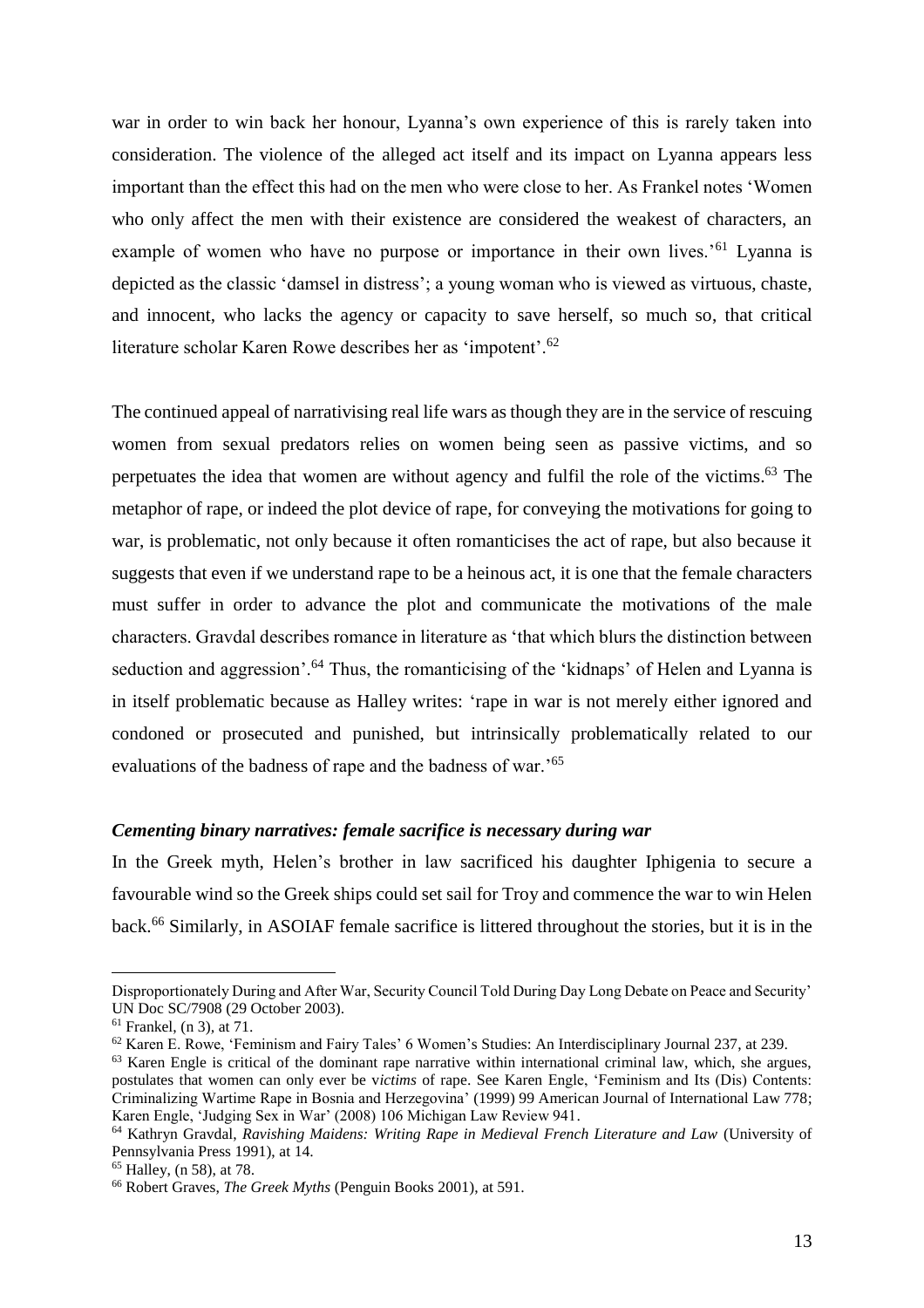television adaptation that we see this most clearly when, evoking the sacrifice of Iphigenia, Stannis Baratheon (Robert's brother) sacrifices his daughter Shireen in order to win the favour of the Red God and secure victory in battle.<sup>67</sup> The clear message from such sacrifices is that women's identities and needs can easily be sacrificed for the 'greater good', or certainly men's needs, and because of this, such horrific acts can be re-narrativised as romantic or stoic in the severance of a righteous cause. In the Iliad, very little discussion is given to Iphigenia's death.<sup>68</sup> Yet, unlike in the Iliad, Stannis' sacrifice of his daughter is not rewarded. Here, again, ASOIAF departs from the traditional narrative and presents the reader with the unadulterated horror of war with the inescapable conclusion that such sacrifice cannot, and should not, be narrativised as a noble or valorous act for the greater good. Burning his daughter alive was seen as needlessly horrific. Even the depiction of this act on screen outraged viewers and generated some of the most heated criticism of the show.<sup>69</sup>

Although not in the same horrific way, Lyanna is both literally and metaphorically sacrificed in the story. Indeed, in some respect, Martin presents Lyanna as even more tragic than the illfated Helen, she exists only as a memory and we learn of her fate through the words and memories of men. We never hear her speak, or see any insight into her character or motivations. She exists merely as a body on which male desire is played out and thus she is able to be narrativised as the perfect noble woman. Frankel notes that Lyanna serves a romaticised function in the story: 'She exists completely to influence the men's actions through their love for her.<sup>'70</sup> She notes how this invokes the comic book trope of 'women in refrigerators'<sup>71</sup> whereby a female character's only purpose in a story is to be brutally murdered in order for this to leave a lasting effect on the hero. Yet, while it might be argued that claims of just war in service of women's honour exists only in the imagination, it is in fact evident that just war narratives remain in popular conscience and are even re-emerging in legal consciousness.<sup>72</sup>

 $67$  Game of Thrones, Season 5 Episode 9: The Dance of Dragons (aired  $7<sup>th</sup>$  June 2015).

<sup>&</sup>lt;sup>68</sup> In Euripides' version of the story, Iphigenia is a willing victim. The traditional version involves her being sacrificed against her will, although Artemis saves her at the last minute. As Sorum notes, both the rescue version and willing sacrifice version sanitise Agamemnon's barbarity and so there is little need to discuss Iphigenia's fate. See Christina Elliot Sorum, 'Myth Choice and Meaning in Euripides' Iphigenia at Aulus' (1992) The American Journal of Philology 113 (4) 527.

<sup>&</sup>lt;sup>69</sup> Spencer Kornhaber, 'The Most Disturbing Thing About Game of Thrones' Most Disturbing Scene' The Atlantic (LA) 11 June 2015; Alice Vincent, 'George RR Martin Always Intended for Shireen to Meet her Controversial End' The Telegraph (London) 14 March 2016.

<sup>70</sup> Frankel, (n 3), at 71.

 $71$  ibid.

 $72$  At the onset of the military intervention in Afghanistan Laura Bush declared that 'the fight against terrorism is also a fight for the rights and dignity of women. Radio Address by Mrs Laura Bush, 17<sup>th</sup> November 2001. There is a plethora of work that critiques the depiction of the intervention as being in service of Afghan women. See for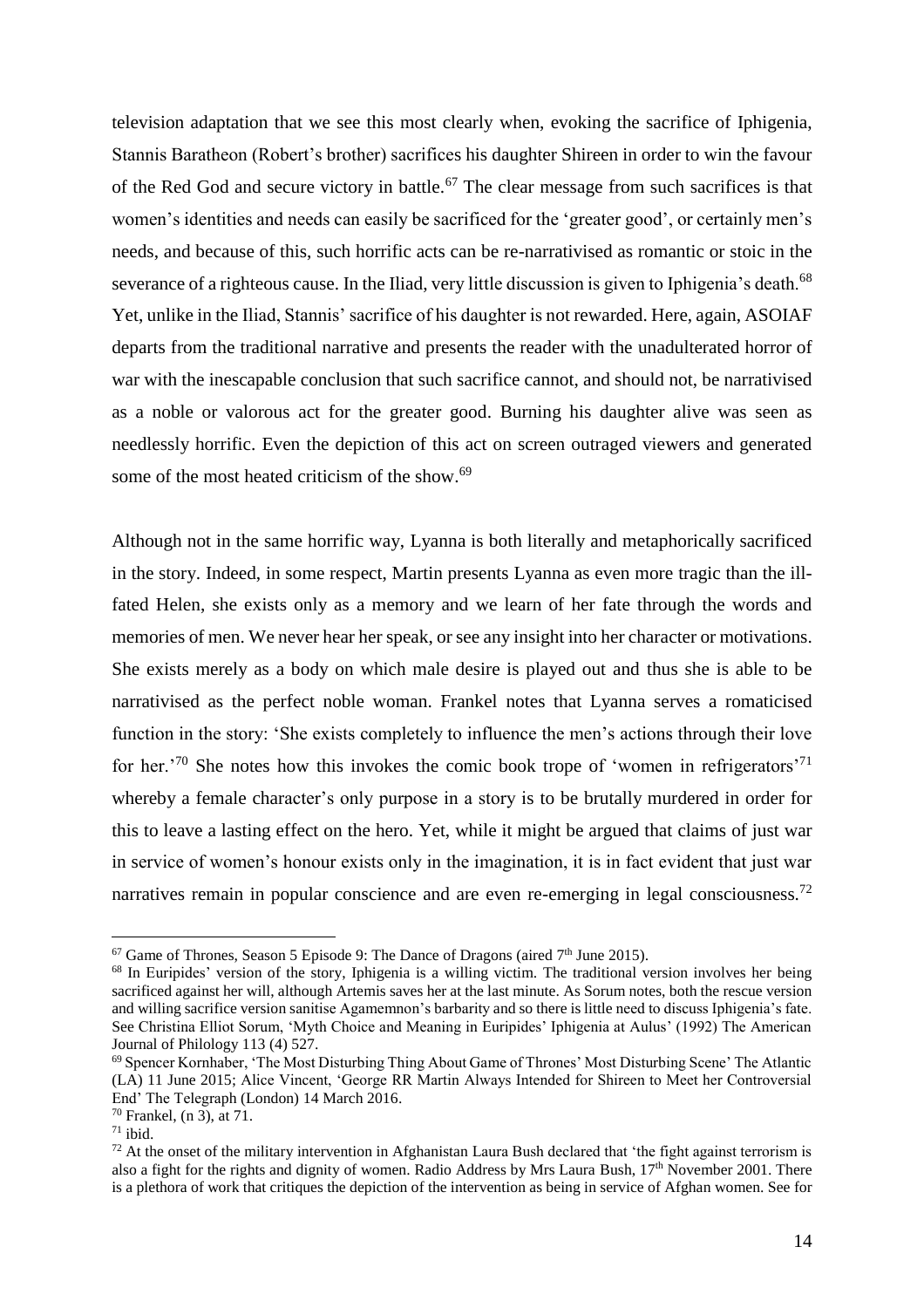Swaine writes that 'The power of the perceived chaste innocence and vulnerability of the women sexually violated by "monster" combatants means that engagement with conflictafflicted populations now entails looking for the sexual violence story.<sup>73</sup> She references recent conflicts in Iraq and Syria, noting how those who have suffered sexual violence at the hands of ISIS are 'showcased in real-time on Internet sites, Youtube, and daily newspapers, their celebrification now an element of their maltreatment and dehumanization'.<sup>74</sup>

#### **The Result: Selling War as Benevolent and Righteous**

The justification for resorting to war is often that it was the 'right' thing to do. Indeed, historically, the righteous or justness of a war was what made it legal and credible. The just war doctrine as a moral legitimation of war was first conceived by the Greeks and has much of its roots in the theory of natural law.<sup>75</sup> Aristotle remarks that 'a war that is subject to the law of nature is a just war'. <sup>76</sup> This was formalized by the Romans into a valid legal doctrine, although its main function remained as providing a moral legitimation for warfare.<sup>77</sup> Early Christian writers used the theory of just war to forge a compromise between the Christian tradition that viewed war as immoral, and the pragmatic needs of medieval peoples to wage war. These ideas were then substantiated and codified by Thomas Aquinas in his *Summa Theologiae*,<sup>78</sup> which in turn influenced the modern understanding of just war.<sup>79</sup> Despite the waning influence of natural law during the Enlightenment, the just war doctrine as conceptualised by Aquinas lingered and was incorporated into international law by Grotius.<sup>80</sup> His seminal work *De Jure Belli ac Pacis* provided the first modern account of the just war

example: Lila Abu‐Lughod, 'Do Muslim Women Really Need Saving? Anthropological Reflections on Cultural Relativism and Its Others' (2002) 104 American Anthropologist 783; LJ Shepherd, 'Veiled References: Constructions of Gender in the Bush Administration Discourse on the Attacks on Afghanistan Post-9/11' (2006) 8 International Feminist Journal of Politics 19; Sunera Thobani, 'White Wars: White Feminisms and the "War on Terror"' (2007) 8 Feminist Theory 169; Karen Engle, 'Liberal Internationalism, Feminism, and the Suppression of Critique: Contemporary Approaches to Global Order in the United States' 46 Harvard International Law Journal 427; Vesuki Nesiah, 'From Berlin to Bonn to Baghdad: A Space for Infinite Justice' 17 Harvard Human Rights Jouranal 75.

<sup>73</sup> Swaine, (n 39), at 38.

<sup>74</sup> ibid. See also Myrttinen and Swaine, (n 19).

<sup>75</sup> Simon Chesterman, *Just War or Just Peace?: Humanitarian Intervention and International Law* (Oxford University Press 2001).

<sup>76</sup> Aristotle, *The Politics* (Trevor J. Saunders ed, T Sinclair tr, Penguin Books 1981), at 3.

<sup>77</sup> ibid.

<sup>78</sup> William Benton, *The Summa Theologica of Saint Thomas Aquinas* (University of Chicago 1952).

<sup>79</sup> Chesterman, (n 75)*.*

<sup>80</sup> See Joachim Von Elbe, 'The Evolution of the Concept of the Just War in International Law' (1939) 33 The American Journal of International Law 665.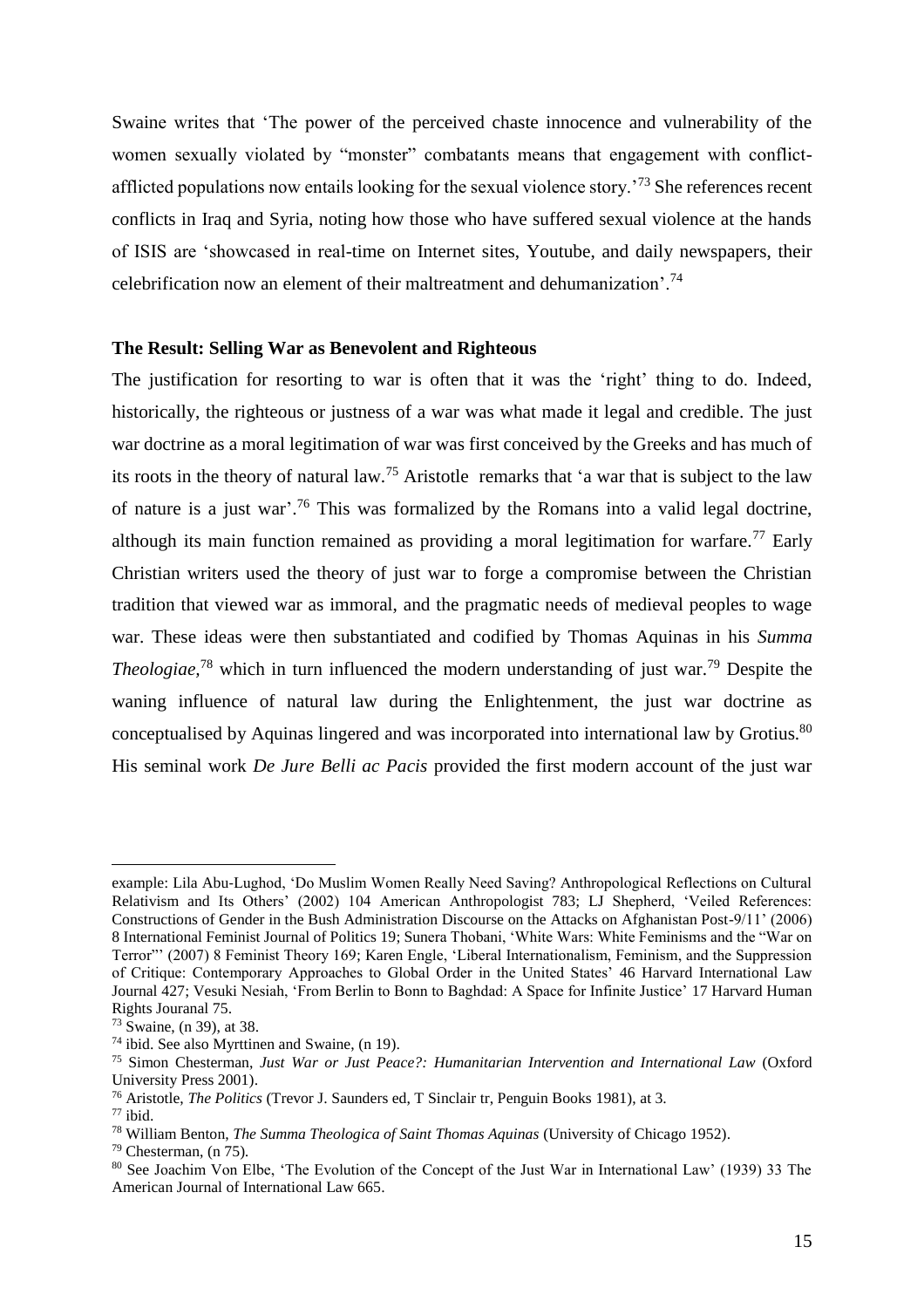doctrine in international law<sup>81</sup> and it remained a major influence on Western jurisprudence well into the twentieth century.<sup>82</sup> Grotius reasoned that a war was just if it was fought in order to protect people or to fight evil.<sup>83</sup>

Thus, even the carefully reasoned opinions of Grotius, which offered much more restraint and respect for legal reasoning, still drew on just war notions rooted in subjectivity. Indeed, it is difficult to conceive of a just war doctrine that is not entirely subjective, leading Douzinas to describe it as one of the 'hardest moral mazes'.<sup>84</sup> It was therefore this inability of international law to define objective requirements by which a just war could be judged that led in part to its abandonment as a legal principle.<sup>85</sup> This, coupled with the rise of legal positivism and the sanctifying of state sovereignty, meant a departure from invoking morality as a legitimating standard. Instead international law recognised the absolute power of sovereign states and with it the idea that they could determine their own justifications for going to war, which no longer had to be just.<sup>86</sup>

However, whilst it could be claimed that just war theory was abandoned by legal scholars in favour of positivistic justifications for war, the moral ideology of the just war tradition endures and is enjoying a revival. Chesterman argues that the moral ideology of waging war to protect the innocent has remained and has influenced the creation of the of Responsibility to Protect doctrine.<sup>87</sup> Tsagourias argues that the requirements for humanitarian intervention are merely 'refinements of the just war theory.'<sup>88</sup> In discussing the issues with this humanitarian justification for war, Chinkin and Kaldor note that 'humanitarianism provides the smokescreen for a neo-conservative ideology'<sup>89</sup> which reinforces 'the binary distinction of protector/protected, casting the latter as victims and lacking agency.'<sup>90</sup> Similarly, Dexter writes

<sup>81</sup> Hugo Grotius, *The Law of War and Peace: De Jure Belli Ac Pacis Libri Tres* (Francis W. Kelsey and Arthur E.R Boak trs) (Bobbs-Merrill 1962).

 $82$  Chesterman, (n 75).

<sup>83</sup> Stephen Neff, *Hugo Grotius on the Law of War and Peace Student Edition* (Cambridge Books Online), at 285.

<sup>84</sup> Costas Douzinas, 'Postmodern Just Wars: Kosovo, Afghanistan and the New World Order' in J. Strawson (ed), *Law after Ground Zero* (Routledge Cavendish 2002).

<sup>85</sup> Chesterman, (n 75).

<sup>86</sup> Christian Wolff is credited with being the first to distinguish between positivist international law and natural law. He is followed by Vattel who likewise rejects Grotius' endorsement of just law theory. See ibid.

<sup>87</sup> Stephen C. Neff, *War and the Law of Nations: A General History* (Cambridge University Press 2005).

<sup>88</sup> Nikolaos K. Tsagourias, *Jurisprudence of International Law: The Humanitarian Dimension* (Manchester University Press 2000), at 73.

<sup>89</sup> Christine Chinkin and Mary Kaldor, *International Law and New Wars* **(**Cambridge University Press 2017), at 218.

 $90$  ibid.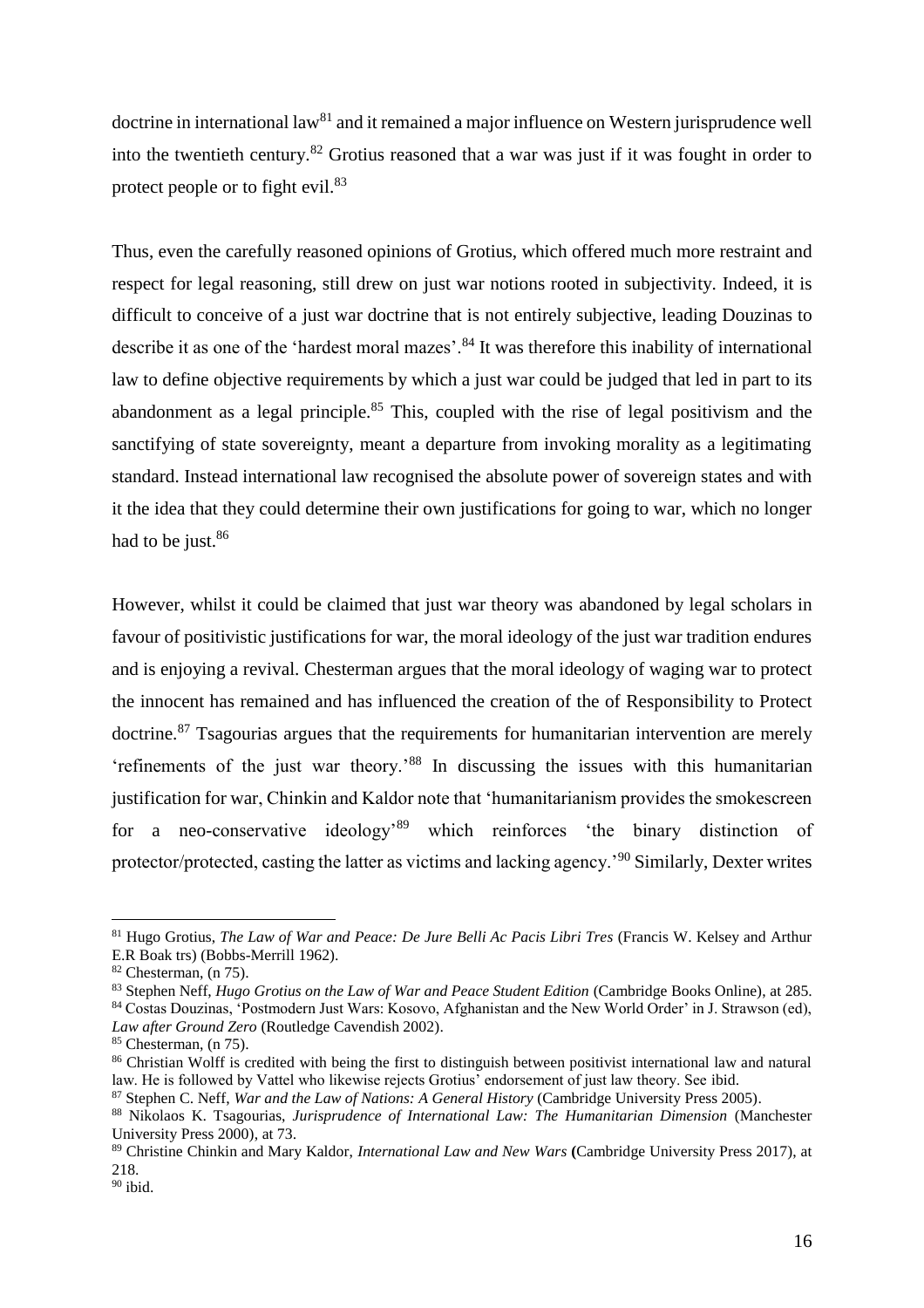that 'war is no longer the prerogative of international criminals, but the first resort of the righteous.'<sup>91</sup> This lays the foundations for a wider heroic narrative to take root, which positions Western militarism as just and righteous, and in service of oppressed victims. So dominant is this narrative that, as a result, all Western military action can be seen as in the service of good.<sup>92</sup>

The invocation of Manichean tropes of good versus evil, and civilisation versus barbarism ingrain the dominant narrative that war is a tool of liberation that visits no harm on innocent civilians and instead can be depicted as noble, necessary, and honourable.<sup>93</sup> Yet, the problem with a just war narrative that presumes to protect women through juxtaposing the enemy's illtreatment of women, is that it actually blames women, and so, rather than being protectionist or emancipatory, it is actually deeply patriarchal and misogynistic.<sup>94</sup> For example, Morgan describes how in narrativising war as a chivalrous endeavour to protect women can cement gendered stereotypes and roles of women. She notes how women in long-standing conflicts are expected to compliantly produce the next generation of male fighters.<sup>95</sup> Any attempt by the women to take control of their bodies and reproductive rights is seen as selfish and undermining the cause.<sup>96</sup> This is because 'an attack on the war is an attack on the nation.<sup>97</sup> Morgan highlights that women's rights are seen as worth sacrificing for the greater good, and so patriarchal systems must be rigidly maintained.<sup>98</sup> Furthermore, long term conflict often results in the acceptance of masculine militarised culture which is linked to increased incidents of 'everyday' violence against women. <sup>99</sup> Women who suffer discrimination during peacetime experience it to a much greater extent during conflict,  $100$  leading Bennoune to assert that 'violence against women in armed conflict should be understood; as a (perhaps gross) magnification of "ordinary" violence and attitudes.'<sup>101</sup>

<sup>&</sup>lt;sup>91</sup> Helen Dexter, 'The "New War"on Terror, Cosmopolitanism and the "Just War" Revival' (2008) 43 Government and Opposition 55, at 58.

 $92$  Chandler, (n 24).

<sup>&</sup>lt;sup>93</sup> Lynsey Mitchell, 'Monsters, Martyrs, Heroes and their Storytellers: The Enduring Attraction of Culturally Embedded Narratives in the "War on Terror"' (2014) 35 (1) Liverpool Law Review 83.

<sup>94</sup> Iris Marion Young, 'The Logic of Masculinist Protection: Reflections on the Current Security State' (2003) 29 Signs 1; Shepherd, (n 72).

<sup>95</sup> Robin Morgan, *The Demon Lover: On the Sexuality of Terrorism* (Piatkus 2001).

 $\rm ^{96}$ ibid.

<sup>97</sup> Kesic, (n 16), at 190.

<sup>98</sup> Morgan, (n 95).

<sup>99</sup> Alicia Elaine Luedke and Hannah Faye Logan, '"That Thing of Human Rights": Discourse, Emergency Assistance, and Sexual Violence in South Sudan's Current Civil War' 2018 42(1) S99.

<sup>100</sup> Marie Vlachova, *Women in an Insecure World* (Emerald Group Publishing Limited 2006).

<sup>&</sup>lt;sup>101</sup> Karima Bennoune, 'Do We Need New International Law to Protect Women in Armed Conflict' (2006) 38 Case Western Reserve Journal of International Law 363, at 370.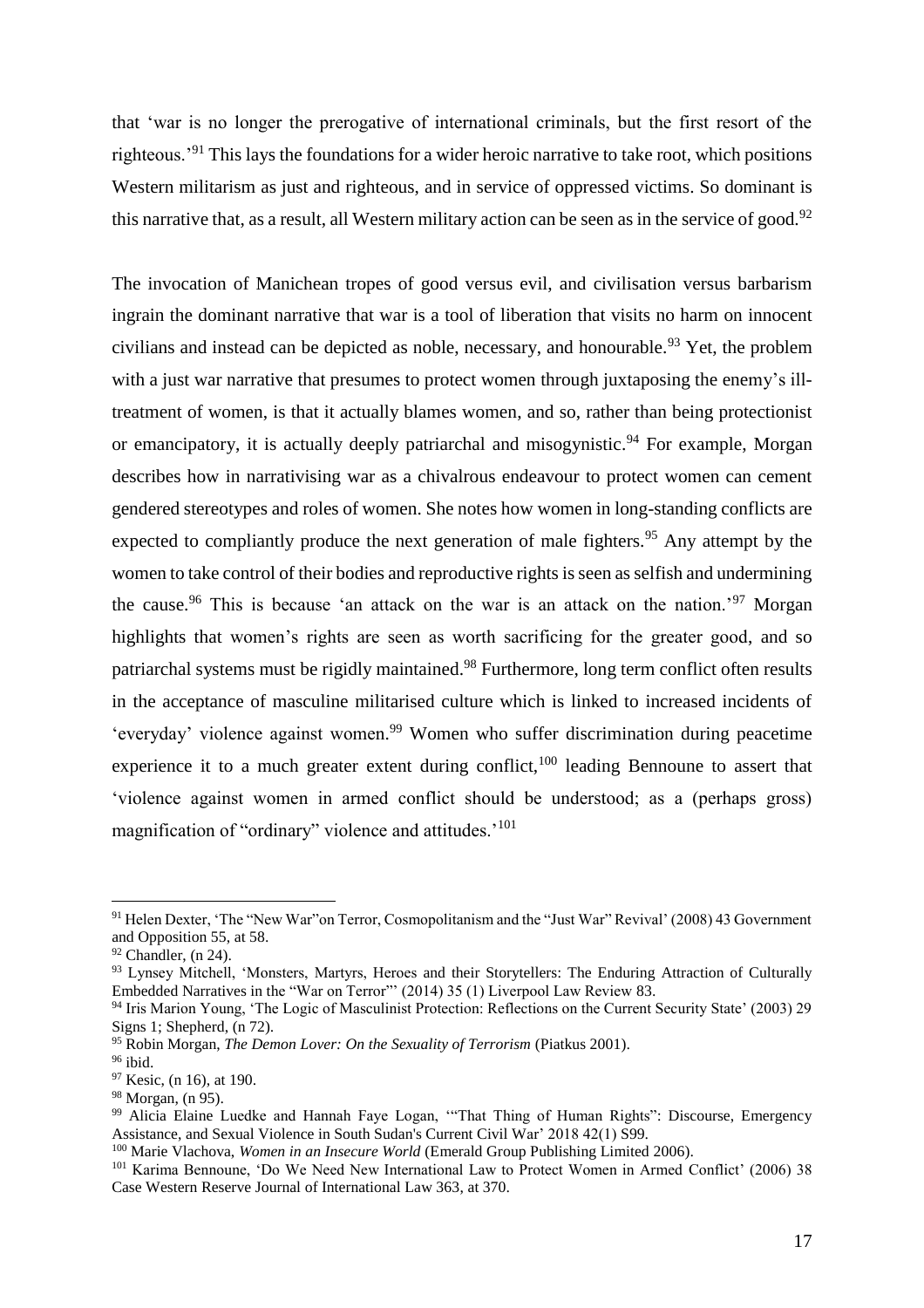#### *The result: women without agency*

The final consequence of deploying this rescue narrative as a justification of war, is that it perpetuates a portrayal of women as one-dimensional characters without agency, which feeds heavily into gendered constructions of women as victims in need of protection bestowed by powerful men.<sup>102</sup> Buchanan and Johnstone write that the rescue narrative of military intervention is central to the Anglo/American legal tradition<sup>103</sup> and demonstrate how the American frontier, or western, narrative serves as a metaphor for a strong US state protecting women and children from the uncivilised 'other'.<sup>104</sup> Indeed, Mead argues that the western is America's founding myth, which needs to be continually retold.<sup>105</sup> Yet, this continued reenacting of frontier mythology likewise ensures that women continue to be cast as silent victims because women in these stories rarely exist as characters in their own right.<sup>106</sup> Instead they become an empty vessel into which others can pour their own desires and understandings, creating a perfect idealised version of femininity.

Thus, passive, helpless, oppressed women not only serve as the perfect legitimation for military force, they are necessary to legitimise military force. It is well established that even protectionist language that purports to engage with women is often still grounded in patriarchal assumptions over women's roles and anxiety about their sexuality.<sup>107</sup> Heathcote asserts that: 'production of a restrictive female sexuality, vulnerable to attack from rogue male actors, is a reiteration of the sexed and gendered discourse which was prevalent in security discourse prior to the global war on terrorism.'<sup>108</sup> Indeed, in the run up to the West's military intervention in Afghanistan in 2001, the continued depiction of Afghan women as helpless, oppressed victims suggests that that the West felt more comfortable viewing them as passive objects who could not speak for themselves, evoking Mohanty's observations that Third World women can be

<sup>102</sup> Krista Hunt, 'The Strategic Co-Optation of Women's Rights' (2002) 4 International Feminist Journal of Politics 116, at 117.

<sup>103</sup> Ruth Buchanan and Rebecca Johnson, 'The Unforgiven Sources of International Law: Nation-Building, Violence, and Gender in the West (Ern)' in Doris Buss and Ambreena Manji (eds), *International Law: Modern Feminist Approaches* (Hart 2005).

<sup>&</sup>lt;sup>104</sup> President Bush was frequently depicted in frontier 'folkisms' as the archetypical western sheriff protecting America from outlaws. See Stacy Takacs, 'The Contemporary Politics of the Western Form: Bush, Saving Jessica Lynch and Deadwood' in Jeff Birkenstein, Anna Froula and Karen Randell (eds), *Reframing 9/11: Film, Popular Culture and the "War on Terror"* (Continuum 2010), at 153.

<sup>&</sup>lt;sup>105</sup> John Mead, 'Manhood, Mourning and the American Romance', in Birkenstein, Froula and Randell (eds), *Reframing 9/11: Film, Popular Culture and the "War on Terror"*.

 $106$  ibid.

<sup>107</sup> Halley, (n 58).

<sup>108</sup> Gina Heathcote, 'Feminist Reflections on the End of the War on Terror' (2010) 11 Melbourne Journal of International Law, at 20.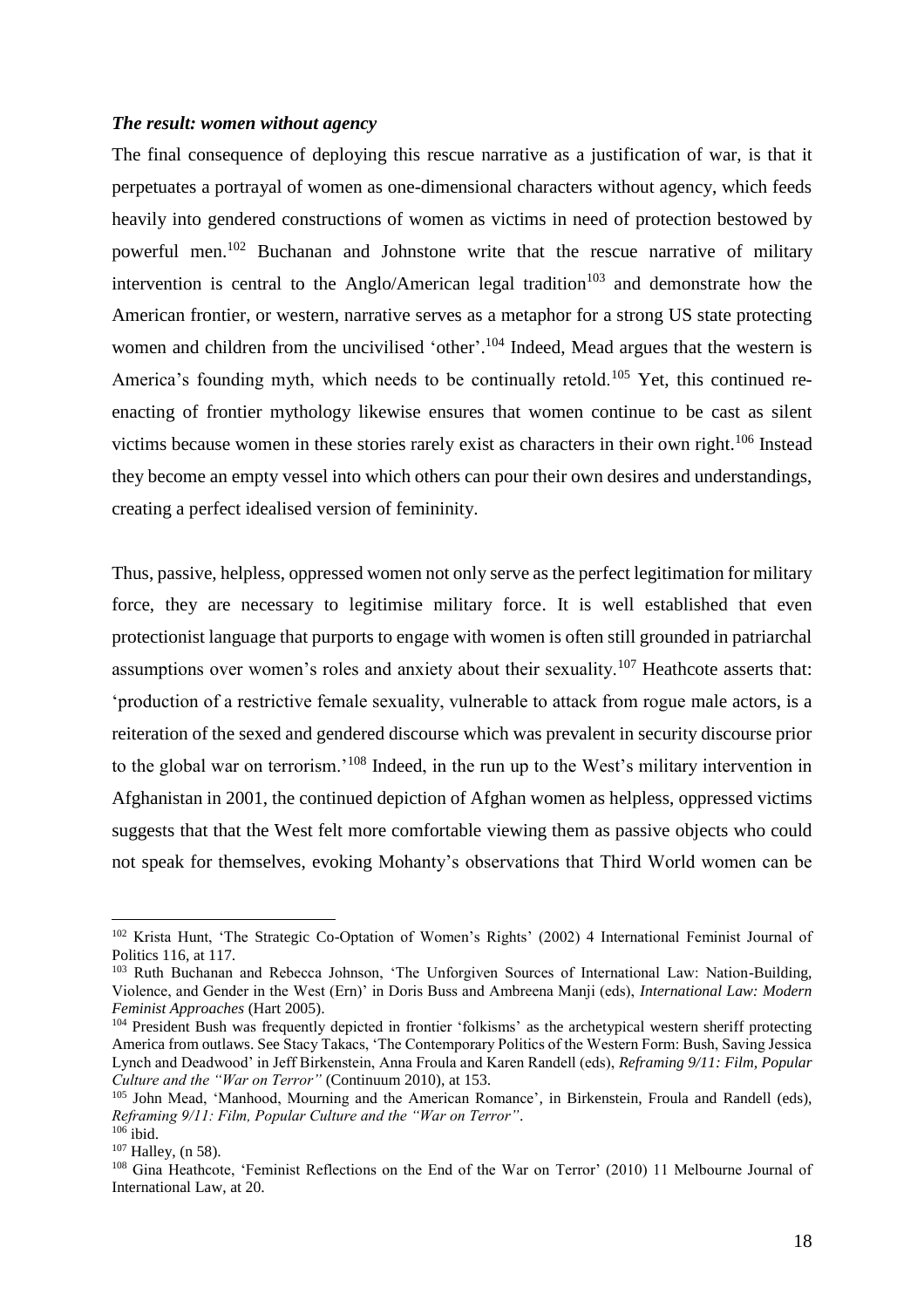depicted as having 'needs and wants' but never solutions, choices or agency.<sup>109</sup> Similarly, commenting on the failure of the West to engage with ordinary Afghan women as actors following the intervention, and the prevalence of images of burqa clad, victimised women in Western media, Kolhatkar observed 'what good is it to flaunt images of Afghan women marching militantly with fists in the air, carrying banners about freedom, democracy and secular government? These women wouldn't need saving.'<sup>110</sup>

Such stereotyping of victims as silent and helpless is so ingrained that it applies not just to women, but as a feminising of all victims whose plight is used to justify military action, leading Koskenniemi to conclude that the 'Kosovo Albanian is worthy of humanitarian support as long as he remains a helpless victim — but turns into a danger the moment he seeks to liberate himself.<sup>'111</sup> Accordingly, Heathcote notes that 'the authorisation of the use of force for the protection of civilians ignores the agency of local communities, economic capacities and vulnerabilities, as well as the risks force bring to communities.'<sup>112</sup>

Thus, rather than the silencing of women being an unfortunate and unintended consequence of this narrative, it appears in fact that silencing women and reducing them to passive objects is in fact instrumental to its operation.

# **The Subversive Potential of Lyanna Stark? Understanding the Turn to Militarism Not as a Chivalrous or Altruistic Response**

Initially, it is easy to suggest that Lyanna Stark is the ultimate stereotype of a woman without agency, given narrative form only to further the plot and demonstrate the motivations for men to go to war, and render them chivalrous and heroic. Yet, hidden in the subtext is the possibility that the narrative presented is only that. It is strongly hinted that Lyanna was not kidnapped or raped, but that she and Rhaegar had eloped and continued a consensual relationship.<sup>113</sup> The reader learns from a stand-alone book that following 'Robert's Rebellion', Ned arrived at the

<sup>109</sup> Chandra Mohanty, 'Under Western Eyes: Feminist Scholarship and Colonial Discourses' (1988) Feminist Review 61, at 72.

<sup>110</sup> Sonali Kolhatkar, '"Saving" Afghan Women' <http://www.rawa.org/znet.htm>.

<sup>&</sup>lt;sup>111</sup> Martti Koskenniemi, "The Lady Doth Protest Too Much" Kosovo, and the Turn to Ethics in International Law' (2002) 65 The Modern Law Review 159, at 173.

<sup>112</sup> Gina Heathcote, 'Women and Children and Elephants as Justification for Force' (2017) 4 (1) Journal on the Use of Force and international Law 66.

<sup>&</sup>lt;sup>113</sup> This long-suspected twist has been further interrogated by the television series which has now overtaken the books.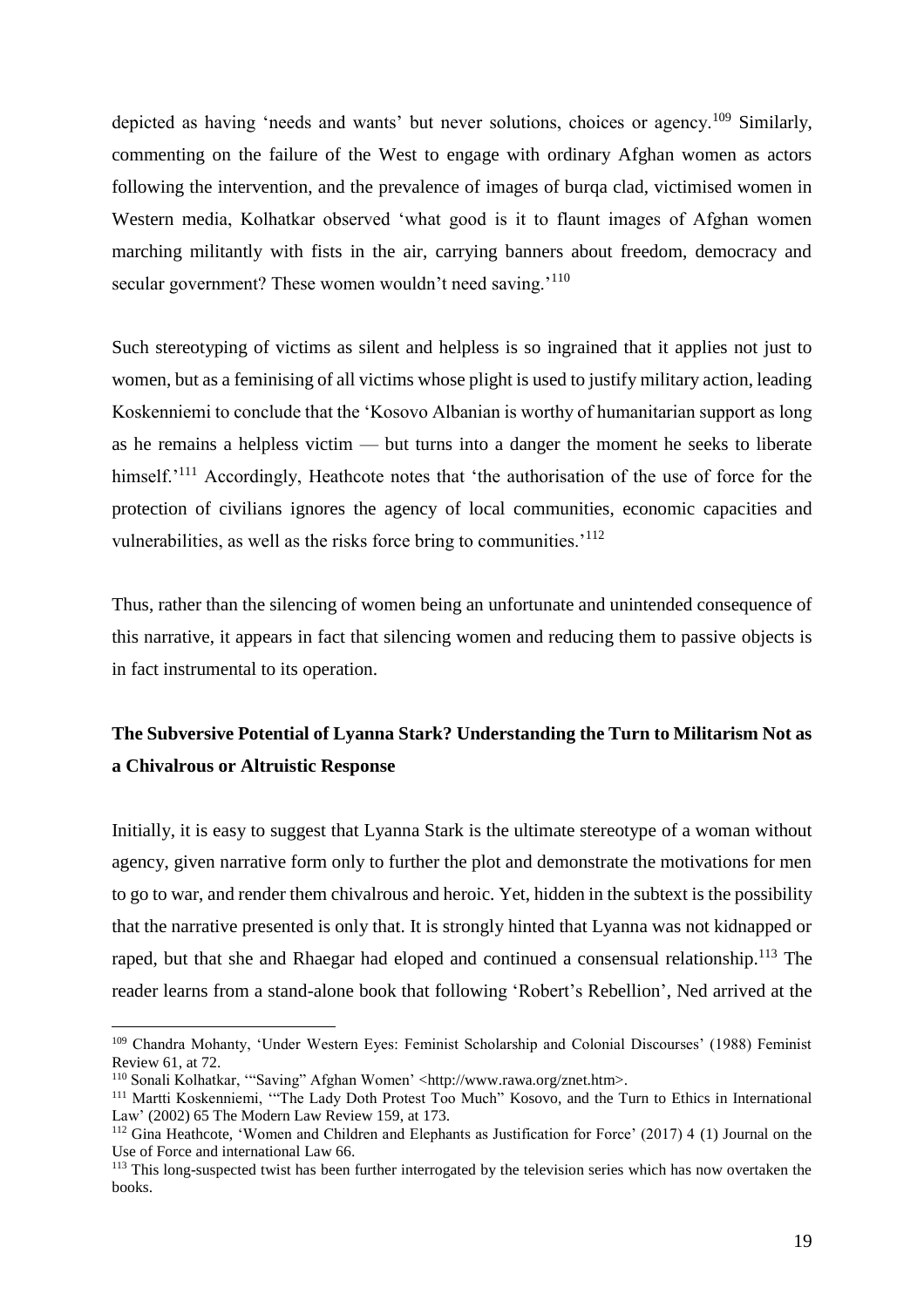Tower of Joy with six of his men and found Lyanna dying in childbirth. <sup>114</sup> Lyanna extracted a promise from her brother, but it is never confirmed to the reader what this promise is, although it is presumed that he agreed to claim her and Rhaegar's son as his own in order to hide the child from Robert. For the many readers who have engaged in a thorough textual analysis of Martin's works, it is clear that the official narrative of the kidnap and rape of Lyanna does not add up. Instead it becomes clear that this narrative is the one that suits those who won the war. Antonsson and Garcia note that after her death Lyanna is romanticised and mythologised by Robert despite that fact that he barely knew her.<sup>115</sup> This romantic nostalgia also forces him to view her death as the consequence of a malevolent kidnap. The fact that Lyanna may have loved Rhaegar and run off willingly is never interrogated. Yet, it is odd that Lyanna's brother, who was able to speak with her as she lay dying and so clearly knew the truth of the matter, should promote Robert's tragic narrative. However, if Ned knows that Lyanna was not kidnapped, it renders the entire war, especially the death of his father and brother entirely in vain. As Bran remarks in the TV show: 'Robert's war was fought on a lie'.<sup>116</sup> Removing the chivalrous and just pretention that the war was about rescuing Lyanna casts it as merely a power grab by a man who is just a ruthless and ambitious as those he deposed.

Throughout the novels so far, the key (male) characters have given their descriptions and recollections of the war, and their motives for joining the fight. These men ascribe romantic and righteous motives for their aggressive behaviour, and so excuse their own violent treatment of women. Yet, the revelations of Lyanna's part in the story serve to render the war pointless if fought only for righteous or chivalric notions, especially given they did not save her. Instead it is revealed as a more mundane fight over land, power and wealth.

In the same way, this narrative of promoting war as necessary and in service of women is one that endures today. Much like Martin's romantic narrative of Lyanna, there is a tendency to assume that because military action is narrativised as chivalrous and benign, that this then somehow renders all acts of war as chivalrous and benign, when indeed the opposite is often true.<sup>117</sup> For example, despite the rhetoric that sought to justify the 'War on Terror' as a war for

<sup>114</sup> Martin, Garcia, and Antonsson, (n 21).

<sup>115</sup> Linda Antonsson and Elio M. Garcia, 'The Palace of Love, the Palace of Sorrow: Romanticism in a Song of Ice and Fire' in Lowder, *Beyond the Wall*, (n 2), at 4.

<sup>116</sup> Game of Thrones Season 7, Episode 7: The Dragon and the Wolf (aired 27 August 2017).

<sup>117</sup> Chinkin and Kaldor, (n 89).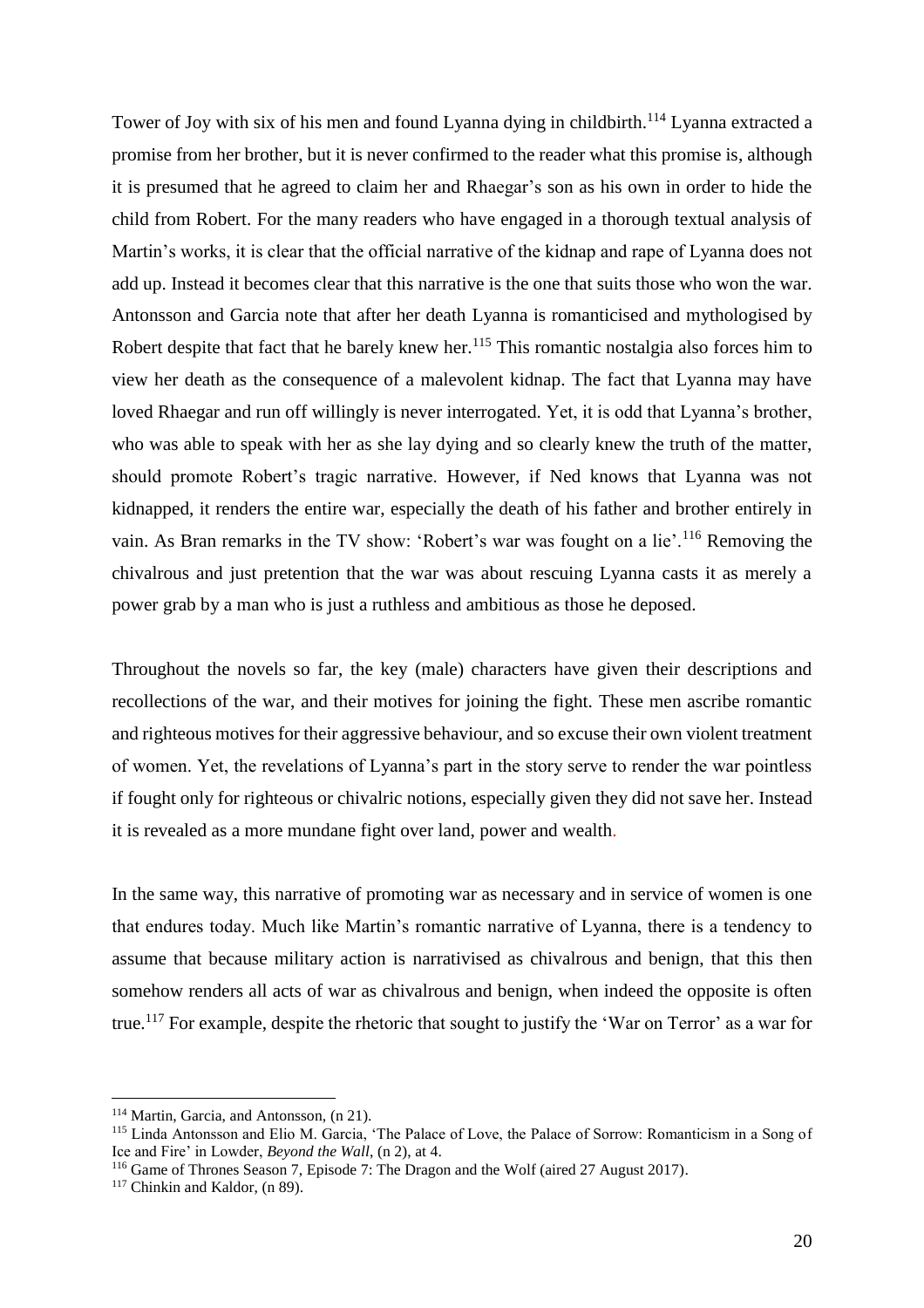women's rights, <sup>118</sup> the irony was that while American women supported the offensive, Afghan women protested the bombing and called on their American sisters to prevent it.<sup>119</sup> These protestations were ignored because, as Delphy argues, 'it is better for them to die from bombs, from hunger, from cold, than to live under the Taliban. Death from servitude: that is what Western public opinion has decided for Afghan women.<sup>'120</sup> Yet, while the women's needs and wants were ignored, their image as victims were used to legitimate the action.<sup>121</sup> However, this entrenching of women in the role of victims further reduces their capacity to have agency. If the treatment of women during conflict, especially sexual violence, is to be challenged then there is a need to acknowledge, firstly, that gendered violence is often the reality of war. The prevalence of such behaviour should not be mitigated by the invocation of chivalry or heroicism which postulates military force as a benign instrument in service of women.

# **Conclusion**

 $\overline{a}$ 

The article has argued that the story told in ASOIAF, which situates the kidnap of Lyanna Stark as the impetus for 'Robert's Rebellion', has offered a useful lens through which to explore the contemporary use of 'saving women' as justification for war, and the problematic nature of such justificatory narratives in that they perpetuate regressive stereotypes of women as passive victims. Additionally, in the same way as the tragic story of the quest to save Lyanna disguises 'Robert's Rebellion' as a noble and just cause, unfettered acceptance of this heroic narrative as a justification for actual wars occludes rational assessment of the merits and consequences of war, which is often increased hardship for women, and in particular, increased threat of sexual violence.

The eventual knowledge that Lyanna was not forcibly kidnapped and raped, but instead chose to elope with Rhaegar, and in fact married him, demonstrates that the indignation directed toward the Targaryens, and the call to arms to restore Lyanna's honour, was not in fact for the

<sup>118</sup> Prior to the military offensive in Afghanistan, the Bush Administration released a report alongside depictions of Afghan women forced to wear the burqa, which saturated US and UK media. US Government 'Report on the Taliban's War Against Women' (Bureau of Democracy, Human Rights and Labor, United States of America, Washington DC 17 November 2001). Editorial, 'Liberating the Women of Afghanistan', *New York Times* (New York 24 November 2001).

<sup>119</sup> Cynthia Peters, 'What Does Feminism Have to Say?' in Susan Hawthorne and Bronwyn Winter (eds), *After Shock: September 11, 2001 Global Feminist Perspectives* (Raincast Books 2003); WLUML, 'Statement on the Attacks in the USA' in Susan Hawthorne and Bronwyn Winter (eds), *After Shock: September 11, 2001 Global Feminist Perspectives*.

<sup>120</sup> Christine Delphy, 'A War for Afghan Women?' in Susan Hawthorne and Bronwyn Winter (eds), *After Shock: September 11,* (n 119), at 339.

 $121$  See Kesic, (n 16); Morgan, (n 95).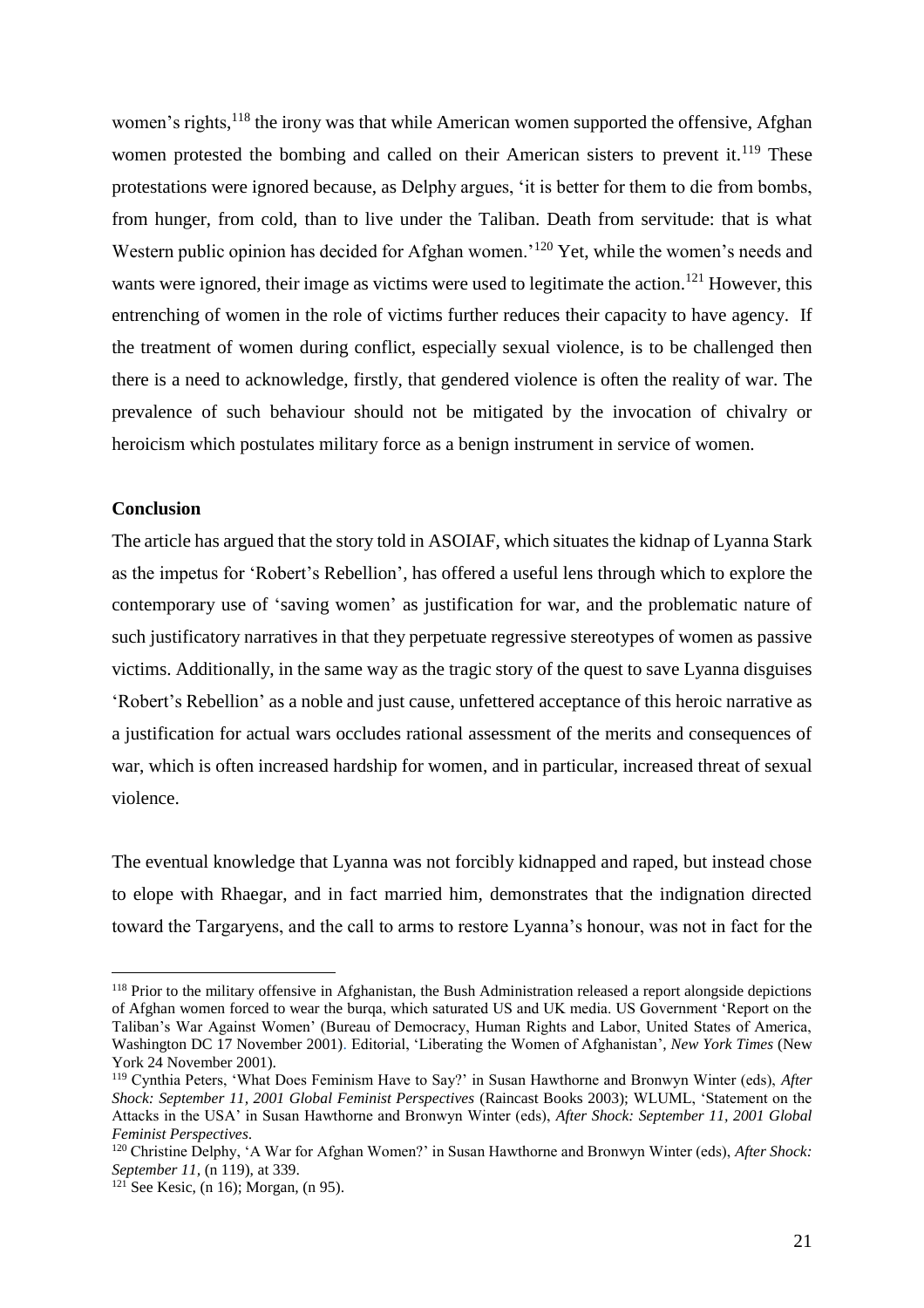benefit of Lyanna herself. In the same way, despite the gendered protestations that war is a chivalrous endeavour, and can be used as a tool to pursue women's liberation, the reality is that the key aims of war are rarely to promote gender equality, and that the needs and wants of individual women are often deprioritised. As Heathcote notes:

The sexual violence resolutions and the women, peace and security framework ultimately do not prioritise gender equality, gender perspectives or even women's rights; rather they exist to enhance the work of the Security Council as an international institution with the capacity to authorise the use of military force.<sup>122</sup>

Such critical scholarship reminds us that war is rarely good for women, highlighting that legislative responses, even those that pertain to be in service of women's rights, such as UNSC Resolution  $1325^{123}$  not only serve to normalise war and the masculinist protection paradigm,  $124$ but also normalise 'the same radicalised and sexualized hierarchies' that underpin war<sup>125</sup> and so perpetrate the view that war is good, ignoring the fact that war is often a contributory cause of women's oppression rather than the solution.

Thus, the example of Lyanna Stark re-scripting the narrative that the war was for her benefit, and redeemed her honour, serves as a helpful metaphor in how to rethink the pervasive narratives abounding that war can be harnessed in service of women.<sup>126</sup> The deconstruction of Robert and Ned's motives and the removal of the romantic and chivalrous tropes force the reader to re-evaluate the allure of war. In retelling the story of the passive kidnapped woman, as opportunistic propaganda for male ambition, Martin forces the reader to pause and consider whether subjective claims as to just war are little more than mere rhetoric. The reader is then forced to grapple with the reality of narrativising war, which is often that there is justification and motive on both sides that cannot be simply framed as good versus evil.

<sup>122</sup> Heathcote, (n 112), at 83.

<sup>&</sup>lt;sup>123</sup> Sexual exploitation coupled with high levels of domestic violence in and around military bases is not adequately addressed in the UN's WPS agenda. See Gina Heathcote, 'Feminist Politics and the Use of Force: Theorising Feminist Action and Security Council Resolution 1325' (2011) 7 Socio-Legal Rev 23. <sup>124</sup> Pratt, (n 55), at 777.

 $125$  ibid, at 779.

<sup>&</sup>lt;sup>126</sup> See Chinkin and Kaldor, (n 89), who posit a human security model that would mean focussing on the needs of civilians. They concede that it is necessary to first break the spell which ensures that western military intervention is seen as protectionist.